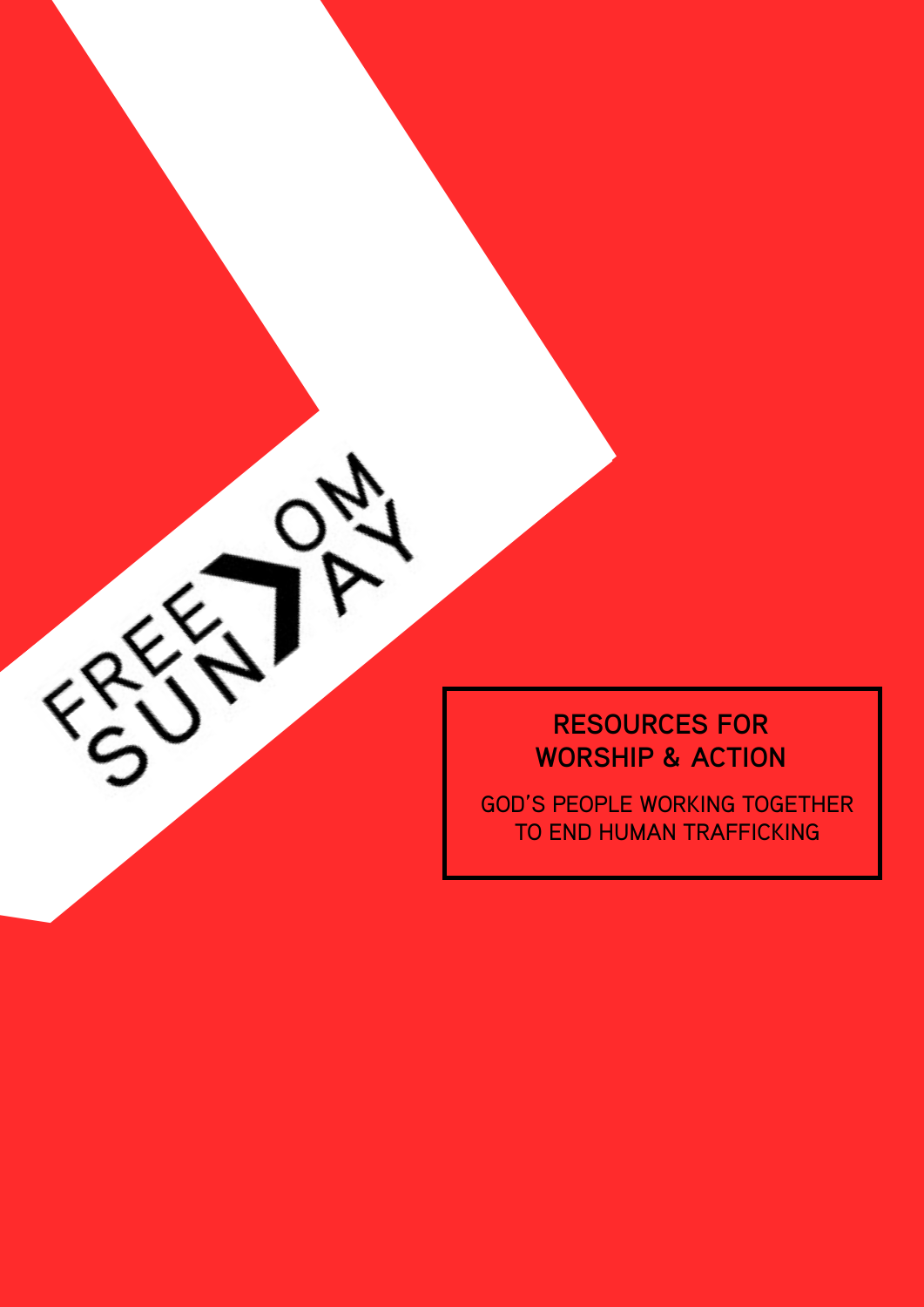

Freedom Sunday was started in the USA by [Not For Sale,](http://www.notforsalecampaign.org/) later in Australia Not For Sale partnered with STOP THE TRAFFIK to invite Australian churches to join together in prayer for freedom.

Around the world many church denominations and organisations have been setting aside a specific day in the year to pray about the issue of human trafficking. In 2014 we are delighted that through Freedom Sunday so many churches around the world are coming together in this global day of worship, prayer and action to stop human trafficking.







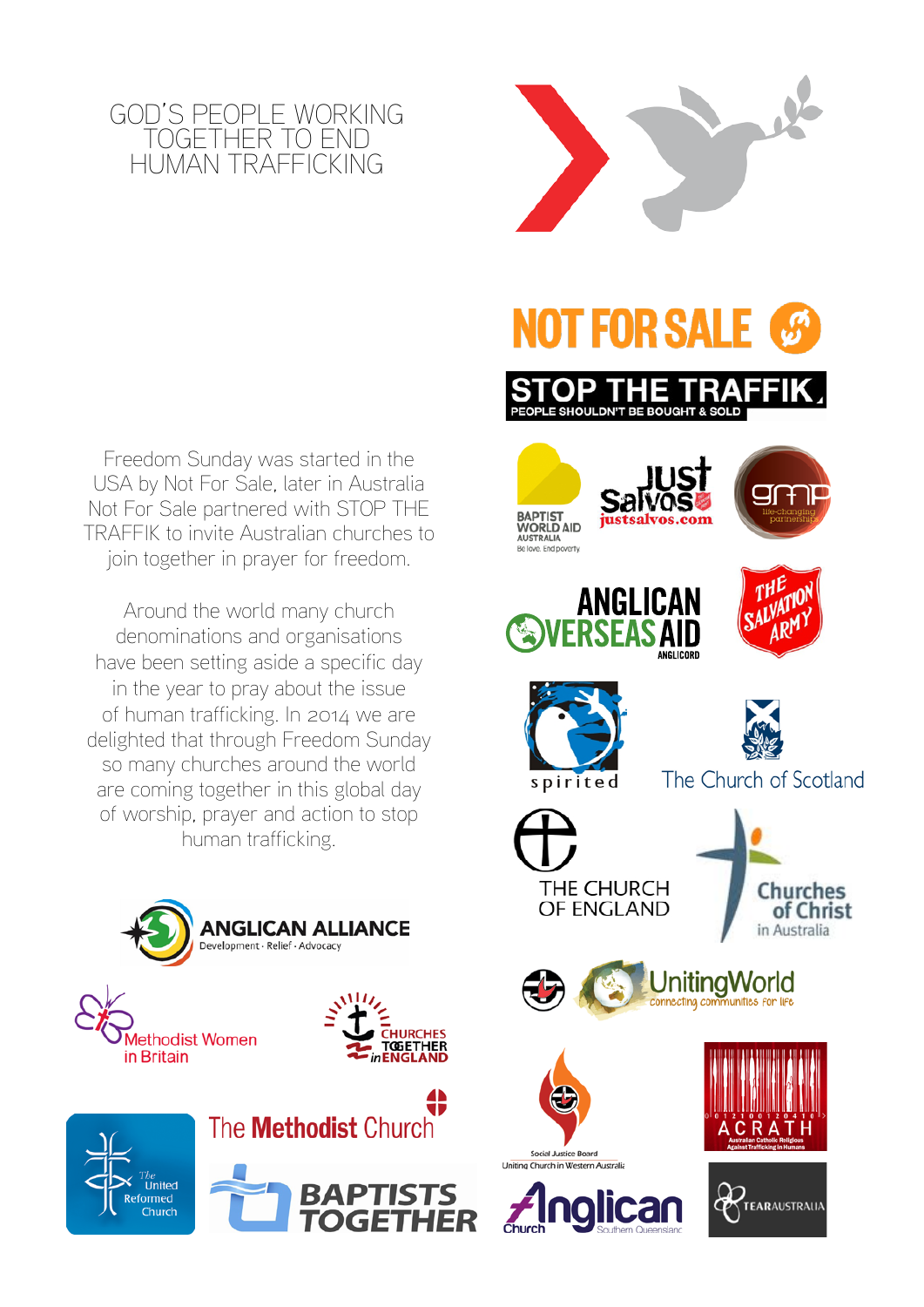"Human trafficking is a grave crime against humanity. It is a form of modern day slavery and a profound violation of the intrinsic dignity of human beings. It is intolerable that millions of fellow human beings should be violated in this way, subjected to inhuman exploitation and deprived of their dignity and rights. This outrage should concern each one of us, because what affects one part of humanity affects us all. Virtually every part of this world is touched in some way by the cruelty and violence associated with this criminal activity.

If we are to combat this evil then we must work together to prevent the crime, support the survivors and prosecute the criminals. The knowledge that churches have of their local communities puts them on the frontline in this campaign. Freedom Sunday provides churches with an opportunity to join together with others around the world in a day of worship, prayer and action on human trafficking. Freedom Sunday challenges us and resources us to take action to prevent the crime of human trafficking in our local and global communities."

The Archbishop of Canterbury, the Most Reverend Justin Welby

Contractor Contents

WHAT'S IT **EN!**<br>TRAFFISHUMAL ABOUT?

WORSHIP CHUMAN<br>STORILO RESOURCES<br>RAVERS RESOURCES<br>MON THO

**> S > P**

**ACTION PACK** 

**ARISHIA**<br>ARIES

**RAYER RESULTS > CALL TO ACTION**<br>THE LAGATHOU

**> THE FREEDOM PRAYER**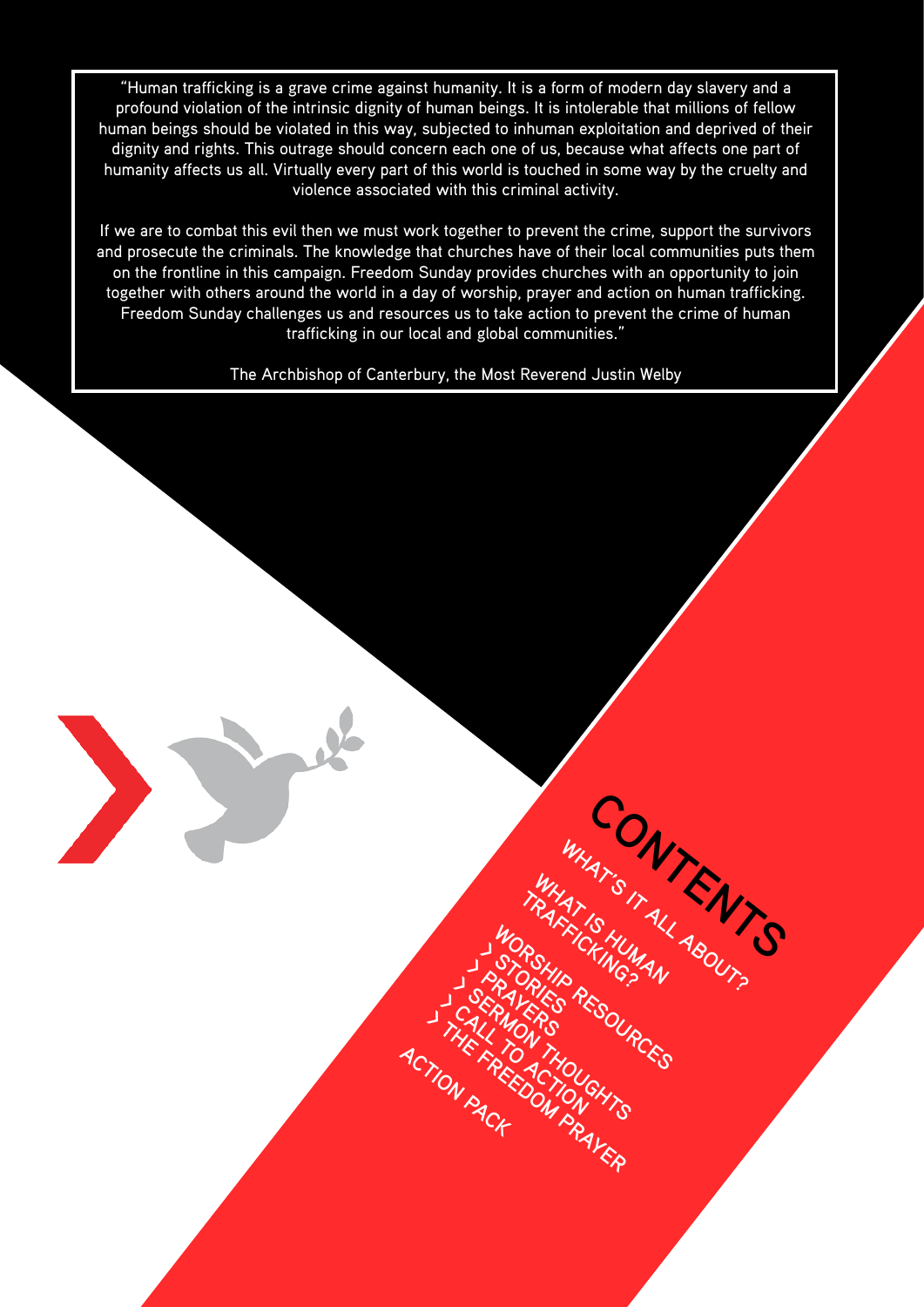most wicked of practices is incompatible with the to modern day slavery is the recognition that this Underpinning the Church of England's response dignity and worth of the human being.

Undersiming the Church of England's response<br>in the views of the church of England's response<br>in the views of the form of the form in the change of the corrections.<br>It is a crime to the multiple with the state of geopert. prosecuted. Its survivors need loving support. As It is a crime that must be clearly condemned and are exploiting those made vulnerable through the a Church, we find it unacceptable that traffickers effects of global poverty. We believe that human at the highest price for the self-enrichment and should not be treated like chattels to be traded beings, lovingly created in the image of God, betterment of others.

with others in this country and across the globe, dioceses to unite in prayer against this injustice This resource enables Christians, parishes and and to inspire and challenge parishes to take

England's strategy to end human trafficking and found at http://www.churchofengland.org/ourideas on how to use this resource pack can be Further information regarding the Church of dioceses to unite in prayer against this injustice<br>with others in this country and across the globe,<br>and to inspire and challenge parishes to take<br>action.<br>Further information regarding the Church of<br>England's strategy to e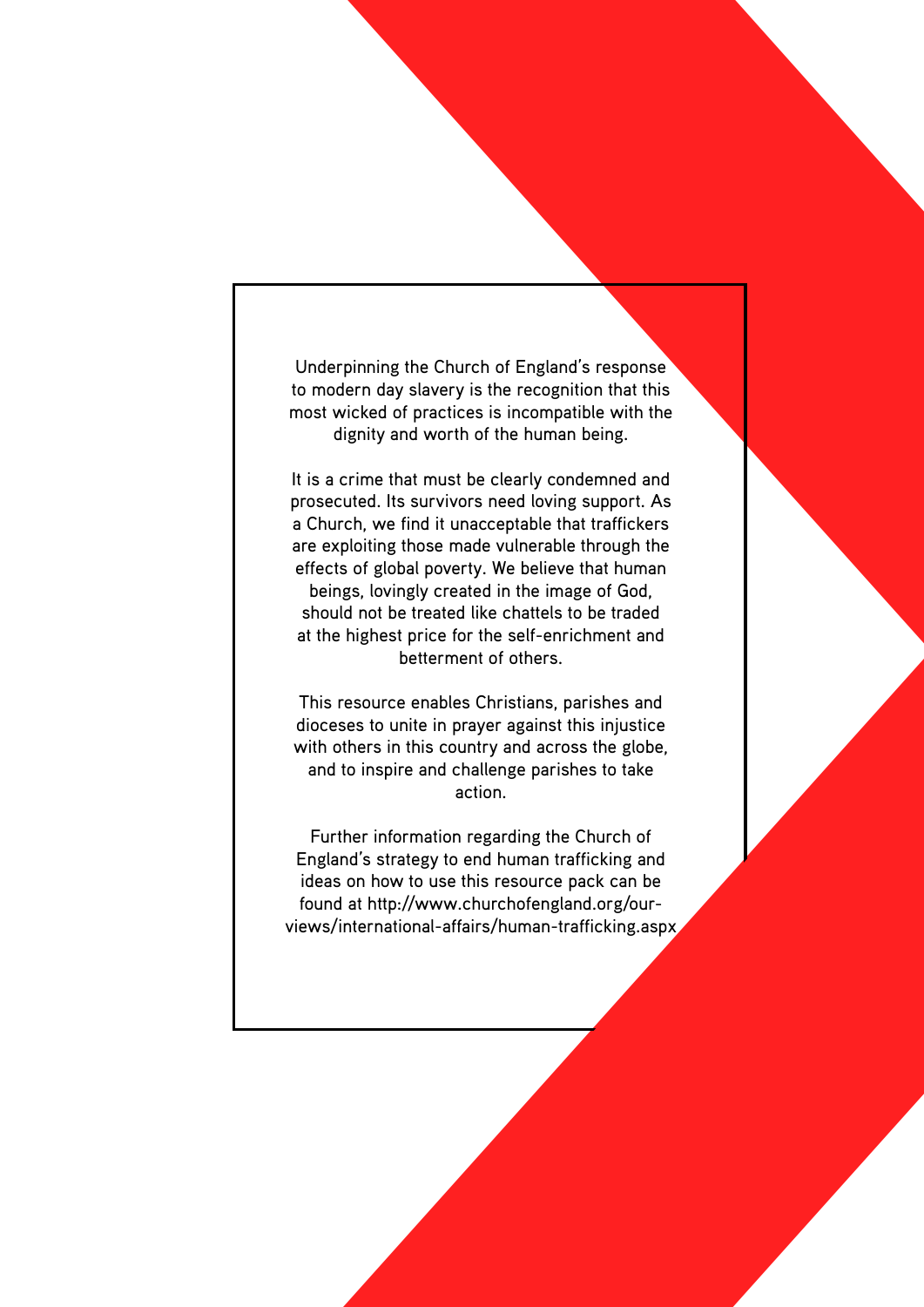

Freedom Sunday is a day of worship, prayer and action on human trafficking. On Sunday 19th October 2014 or Saturday 18th October\* (for those for whom Saturday is the Sabbath) , churches all over the world will join together to raise awareness of the crime of human trafficking and show the world our compassion for men, women and children who are trafficked and exploited. As the church we must demonstrate a united and tangible response against human trafficking. This abhorrent crime must not be tolerated.

The church will make commitments to take action to prevent the crime of human trafficking in our local and global communities. Together, let's stop human trafficking and let's start freedom.

\*This Sunday has been selected, as Saturday 18th October is European Anti-Trafficking Day. Of course if this date doesn't work for you please choose the best date for you and your church.

Other possible dates are the Sundays closest to:

20 February, World Day of Social Justice 25 March, International Day of Remembrance of the Victims of Slavery and Transatlantic Slave Trade 12 June, World Day Against Child Labour 23 August, International Day for the Remembrance of the Slave Trade and its Abolition

24 August, Anniversary of the birth of William Wilberforce (1759) 2 December, International Day for the

Abolition of Slavery

## **HOW TO GET INVOLVED**



Within this pack you will find a selection of worship materials from different cultures and denominations to provide a rich resource for you to use. Resources include prayers, sermon thoughts and stories. Please use all of these resources as flexibly as you wish and select what will appropriately lead and inspire your church.

These resources have been designed to support your church to learn more about human trafficking and explore the role that the church can play in tackling this iniustice.

Thank you to all who have contributed towards this resource.

# PLAN A SERVICE<br>
TAKE ACTION TO PREVENT<br>
Dack you will find a selection<br>
FRAFFICKING<br>
TRAFFICKING<br>
denominations to provide a into a community. Therefore you TAKE ACTION TO PREVENT HUMAN **TRAFFICKING**

Every instance of trafficking involves a person being trafficked from a community into a community. Therefore your community has the power to stop it. Your church can help prevent human trafficking in your local and global community. Together we can make communities safer places where it is harder for traffickers to operate and hide themselves and their victims.

A selection of resources are available to equip your church to start taking action to prevent human trafficking. Resources include study materials, ideas for how your church can engage the wider community and creative campaign actions. (see page 19)

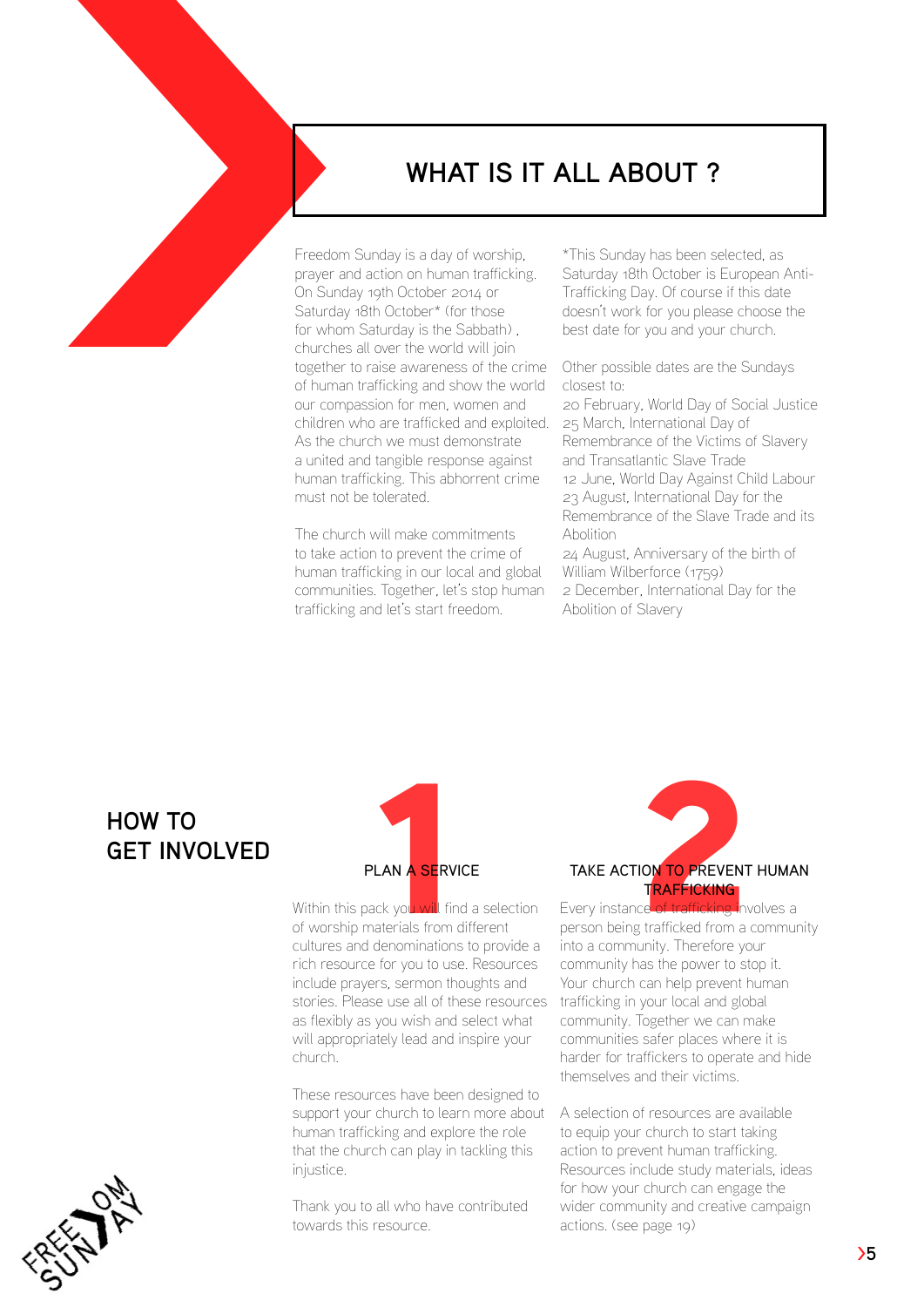

## **WHAT IS HUMAN TRAFFICKING?**

#### **HUMAN TRAFFICKING** is…

the recruitment or movement of a person, by deception or coercion for the purpose of exploitation. People are bought and sold for sexual exploitation, forced labour, street crime, domestic servitude or even the sale of organs and human sacrifice.

#### **HUMAN TRAFFICKING** is…

the world's fastest growing global crime and is one of the largest sources of income for organised crime. The profits are high and the risks are low.

#### Human **TRAFFICKING** is…

a system based on greed, control and power.

In whatever shape or form everyone dreams of progress, whether it's to be loved, to be seen, to belong, or for a better future for their family. Traffickers often exploit that desire amongst the most vulnerable. The trafficker creates an intimate point of sale, making promises of progress like an education, a new start and future choices. This is the ultimate deception.

#### Human **TRAFFICKING** is…

a global market place where people are the product and everyone has a price tag. It's based on an international conveyor belt of transactions and exchange, with sophisticated trade routes and communications. This human product creates profit, tens of billions every year and growing.

#### Human **TRAFFICKING** is…

an horrendous crime.

This crime is so awful that everyone instinctively struggles to admit it exists. Often society doesn't listen, business doesn't see and governments don't talk about it. Those trafficked are often invisible, always powerless, and are put to work.

#### This has to STOP.

The answer is for individuals, communities and society to see this crime, listen for it, talk about it, and take action to prevent and disrupt this global system!

WE CAN ONLY STOP THIS CRIME together. Society, government and business must work together to generously share knowledge, information and resources that can be used to empower vulnerable communities, making them safe, and to disrupt and ultimately stop the traffickers' trade.

THE CHURCH AROUND THE WORLD has a vital role to play!

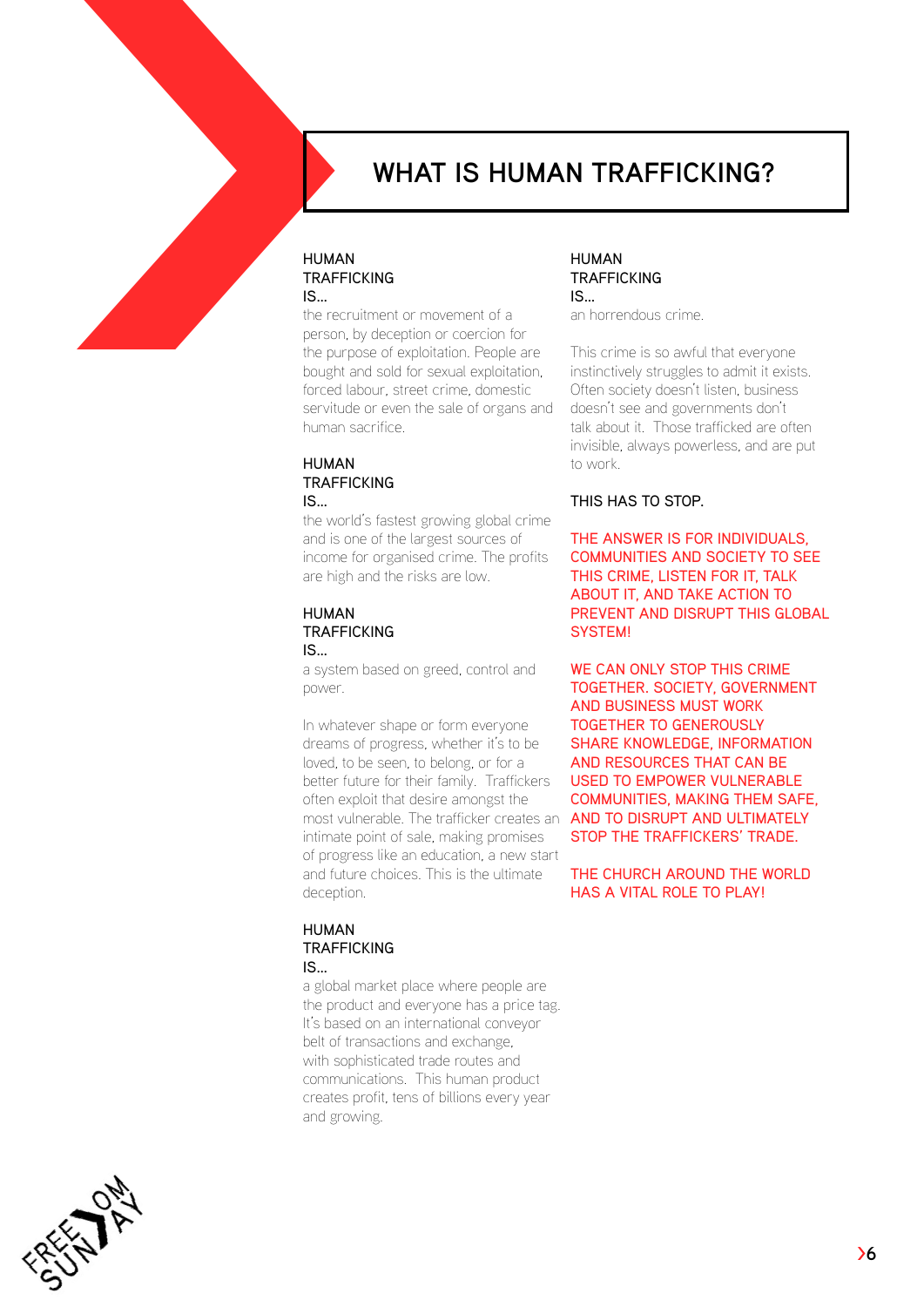## **WORSHIP RESOURCES**

#### **Here is a selection of stories that you may wish to use within your church service.**

#### Wihini and Sunni's story

Wihini, aged nine and her brother Sunni, aged seven, lived on Thane train station in Mumbai, India with their parents who were both alcoholics. Wihini and Sunni were regular attendees of a children's centre, run by a charity, where they learnt to read and write and were given the opportunity to play. After attending daily for three months they disappeared. The project staff went to look for them. Wihini and Sunni's father told how a man had come and offered money for them and that he had sold them for the equivalent of \$30. That was the last the father and the staff heard of them. In that area of Mumbai children regularly disappeared or were kidnapped and sold into prostitution, forced labour, adoption or child sacrifice.

#### Sophie's story

Two years ago everything changed. I was trafficked. I was fooled. I was deceived by a man who said that he loved me. The tragedy is that I believed him. Now I know that love is not shown by forcing me to work on the streets, beating me up, force feeding me and turning me into someone with no mind of my own. I had become like a frightened rabbit. I was terrified that he would kill me. Death too often felt like my only way to escape.

People are product. I was one of them. But I am a survivor.

I have a new life but I am haunted by the faces of those who used me, those whom I did not choose, those for whom I was nothing more than a ten-minute from their village. thing.

To listen to Sophie's story visit *<www.stopthetraffik.org/real>-life-stories* 

#### Mike's story

Mike became desperate to seek new pastures after losing his job and ending up on the streets. In his vulnerable state, Mike was quickly persuaded by a gang to work and live on a caravan site.

But his dream new start turned into a nightmare as Mike soon became trapped in a life of forced labour and enslavement where he and other men were illtreated and forced to live in inhumane conditions.

To listen to Mike's story visit *[www.salvationarmy.org.uk/uki/Male\\_](www.salvationarmy.org.uk/uki/Male)Trafficking\_Case* 

#### A story of community prevention - India

Bormukuli is a tiny, pretty little village situated near the mountains bordering Bhutan. The people are warm and hospitable when you arrive after a very bumpy and windy ride over 37 kilometres from the nearest town, Udalguri. Travel to town is rare and the main occupation of the people is subsistence agriculture Attracted by the lure of a different future and the possibility of money and education, a number of young people from the village had 'migrated' and never returned. 'Agents' had come to the village and tempted these families into the trap, which we know as human trafficking. These people were not migration or job agents but human traffickers.

A local charity's community health team ran some workshops to raise awareness about human trafficking in the Bormukuli area. When the church leaders in the Catholic Church realized what was happening they started to act as a vigilance body to prevent trafficking. They started by monitoring migration. They then organized themselves into a Village Child Protection Committee, and organised clubs for children in school, and school drop-outs. If you want to leave Bormukuli, these days they have workshops and counselling sessions for you so you will be fully aware of traps and difficulties. Most recently, they have started income generation programmes to support especially vulnerable families and at-risk youth.

In a matter of a couple of years, Bormukuli has stemmed the stream of young people being trafficked

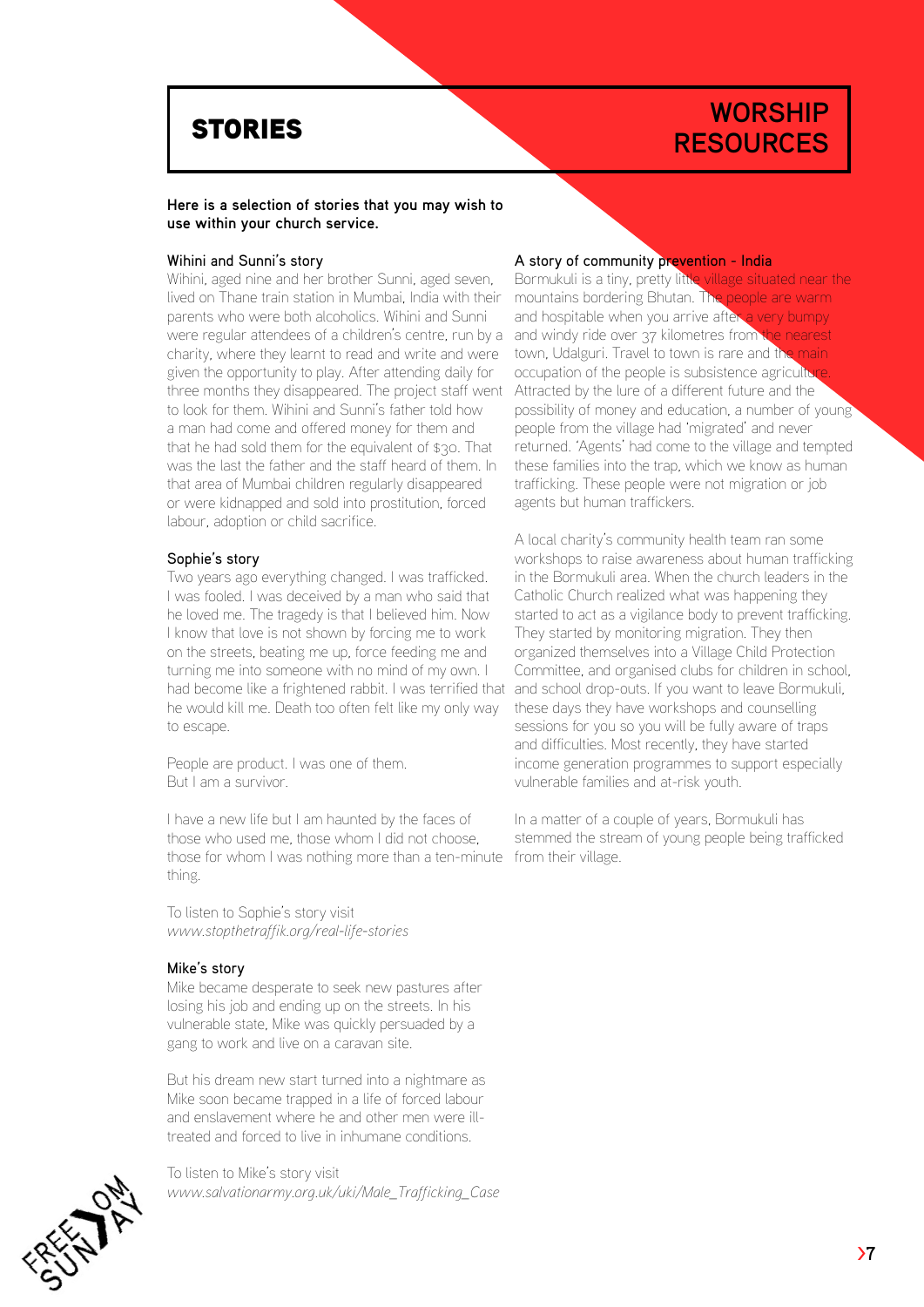*"The whole function of the life of prayer is, then, to enlighten and strengthen our conscience so that it not only knows and perceives the outward, written precepts of the moral and divine laws, but above all lives God's law in concrete reality by perfect and continual union with His whole function*<br> *His whole function*<br> *His will get of prayer is,*<br> *then, to enlighten and*<br> *strengthen our conscience*<br>
so that it not only knows<br> *and precise the*<br> *of the moral and divine*<br> *His will."*<br> *His w*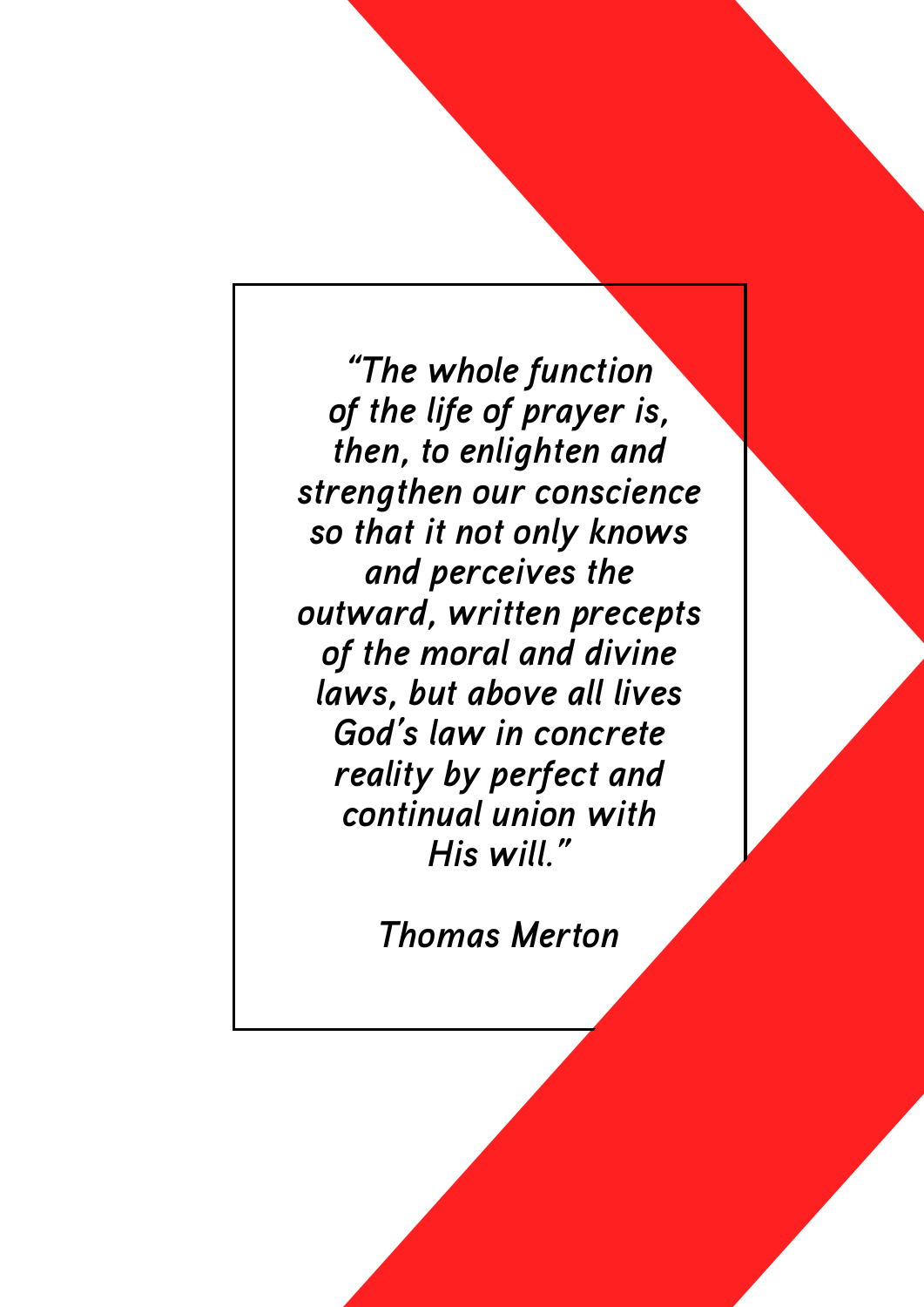## **WORSHIP PRAYERS** RESOURCES

#### **Below you will find a selection of prayer resources for public worship. Together let us pray for God's will to be done to abolish the enslavement of people.**

#### Prayer points

#### Pray for the victims of trafficking:

> Pray for comfort: trafficking tears people away from family, friends and home.

> Pray for healing: victims of trafficking are often abused physically and emotionally.

> Pray for courage: trafficked people often live in fear of their traffickers, and can't speak out against them. > Pray for hope: that God will shine his light into dark places.

#### Pray for the 'consumers' who fuel the trafficking trade:

> Pray for justice: it can be hard for the police to gather evidence to convict traffickers.

> Pray for true sight: those who buy services from trafficked people often don't see themselves as part of the problem.

> Pray for change: that those making money from this trade will stop, or be stopped.

> Pray for freedom: that the wealthy, western world will find fulfilment without needing to exploit the poor and vulnerable.

#### Pray for all those working to support victims of trafficking and for those seeking to prevent human trafficking around the world:

> Pray for protection: traffickers see their victims as sources of income, so it can be dangerous for others to rescue them.

> Pray for wisdom: victims of trafficking are wounded and fearful; those who rescue them need to know how break in and change bondage to freedom! best to help them.

> Pray for truth: a trafficked person may have completely lost their identity; those who help them need to enable them to learn who they are in God. > Pray for resources: that all organisations working to Amen

prevent human trafficking and provide support to those who become victims will have the resources required to continue their vital work.

#### Prayer based on Psalm 18:1-6

Loving God, all glory and honour to you!

We worship and adore you for who you are.

We give you thanks for the many blessings we have received through your Son Jesus Christ.

We are full of gratitude that we have the liberty to offer our worship to you.

We can never cease to sing your praise.

However, we are reminded that we have brothers and sisters who do not share in this freedom because of the injustices and oppression in our world, often inflicted by fellow human beings.

We ask you to draw close in your mercy, Lord, to all those who are prevented from expressing their faith, those whose freedom has been taken away by modern day slavery in our country and across the world.

We pray for grace and strength for all who suffer in bondage.

We intercede for freedom on behalf of all those who are trafficked and enslaved.

We pray in faith for the power for your Holy Spirit to

We offer this prayer through the name of Jesus Christ, our Saviour and Lord.

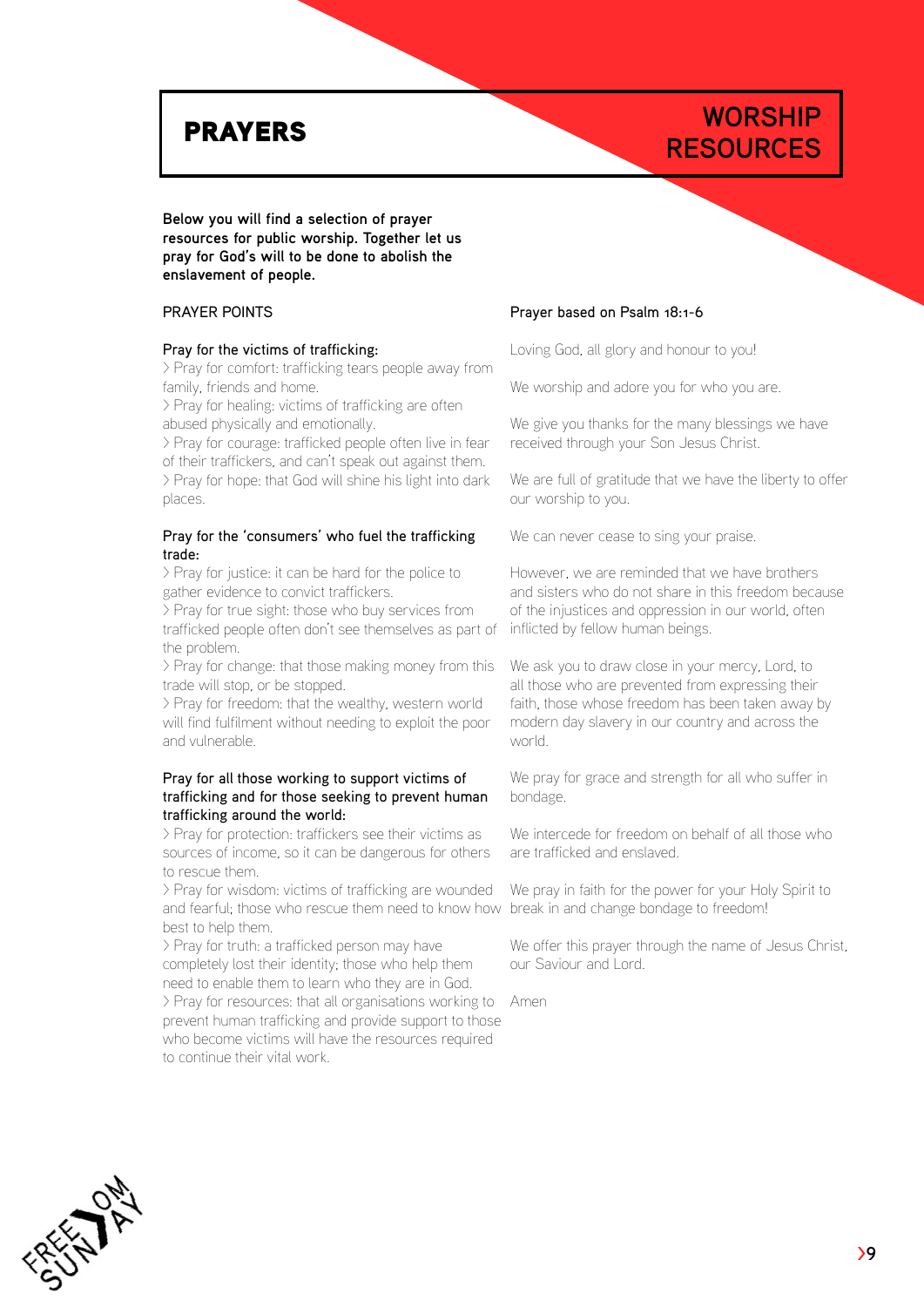## **WORSHIP PRAYERS** RESOURCES

#### O God we are silent before you - A prayer using silence

O God we are silent before you

Silent because there is so much we would say and we don't know where to begin. (silence)

Silent because we cannot put into words what we feel about our own inadequacy. (silence)

Silent because our confusion, our hesitancy, our indifference, our lack of awareness has caused us to sin. (silence)

Silent because our sin is a sin of silence. (silence)

O God in the silence let us hear your voice (silence)

O God in the silence we hear your voice and you call us to come forth. You lift us from our knees with your word of forgiveness . You enable us to stand with the promise of your presence . You call us to walk forward in the company of our Lord . You give us courage to open our mouths and to break the silence.

To break the silence with words of love To break the silence with words of compassion To break the silence with words of hope To break the silence with words of courage To break the silence with words of power,

And in breaking the silence we begin to break the chains that bind our sisters and our brothers.

With our words With our action With our love May we bring the sound of justice May we release the captive Unbind the prisoner And set free our sisters and brothers

May we open our hearts and welcome them in and may we fill the earth with sound, the sound of our rejoicing.

Amen

#### A responsive prayer

Leader: Lord of all, we claim your justice, mercy, compassion, comfort and freedom for the millions affected by human trafficking in our world today. For the men, women and children, enslaved by fear, torture, dependency, entrapment and bonded labour we ask for you to intervene with righteousness and grace.

#### All: God of all that is good, give freedom to the captives and restore justice to your world.

Leader: Lord, for the victims who are lured, trapped and exploited. We pray for comfort for their pain, healing for their hurts, courage to speak out against their oppressors and for restorative hope for those who have been rescued and those yet to be rescued. All: Holy Spirit, we ask you to heal and restore the victims with your transforming power.

Leader: God of Justice, we pray for those that enslave: the trafficker, the slave master and unjust 'employer'. We ask you to stir them with your voice of justice and conscience of goodness. Speak to them in dreams, thoughts and words and with lawful intervention. Help them to understand their actions and understand your grace.

All: Jesus the Redeemer, we pray for the hearts and minds of the oppressors: traffickers and consumers.

Leader: Lord of hope, we claim your light for the darkest of situations. Guide and equip those that care and intervene for victims. Give wisdom and insight to those that pursue, prosecute and preside over cases of trafficking and the traffickers.

All: Living hope, we claim you for all that we need to be and do, to stop human trafficking. Help us to be fervent in prayer and in action.

Leader: Lord of all, we want to see your kingdom come and your will be done. We know that trafficking is against your very nature and we pray for a real end to this horrific slavery.

All: God of all that is good, help us to be people of prayer, of action and a people who speak your truth and justice into the world around us. Help us to use our time, our resources and our energy to overcome, by your power, the evil that is human trafficking and to claim the victory that is already ours.

We passionately say AMEN

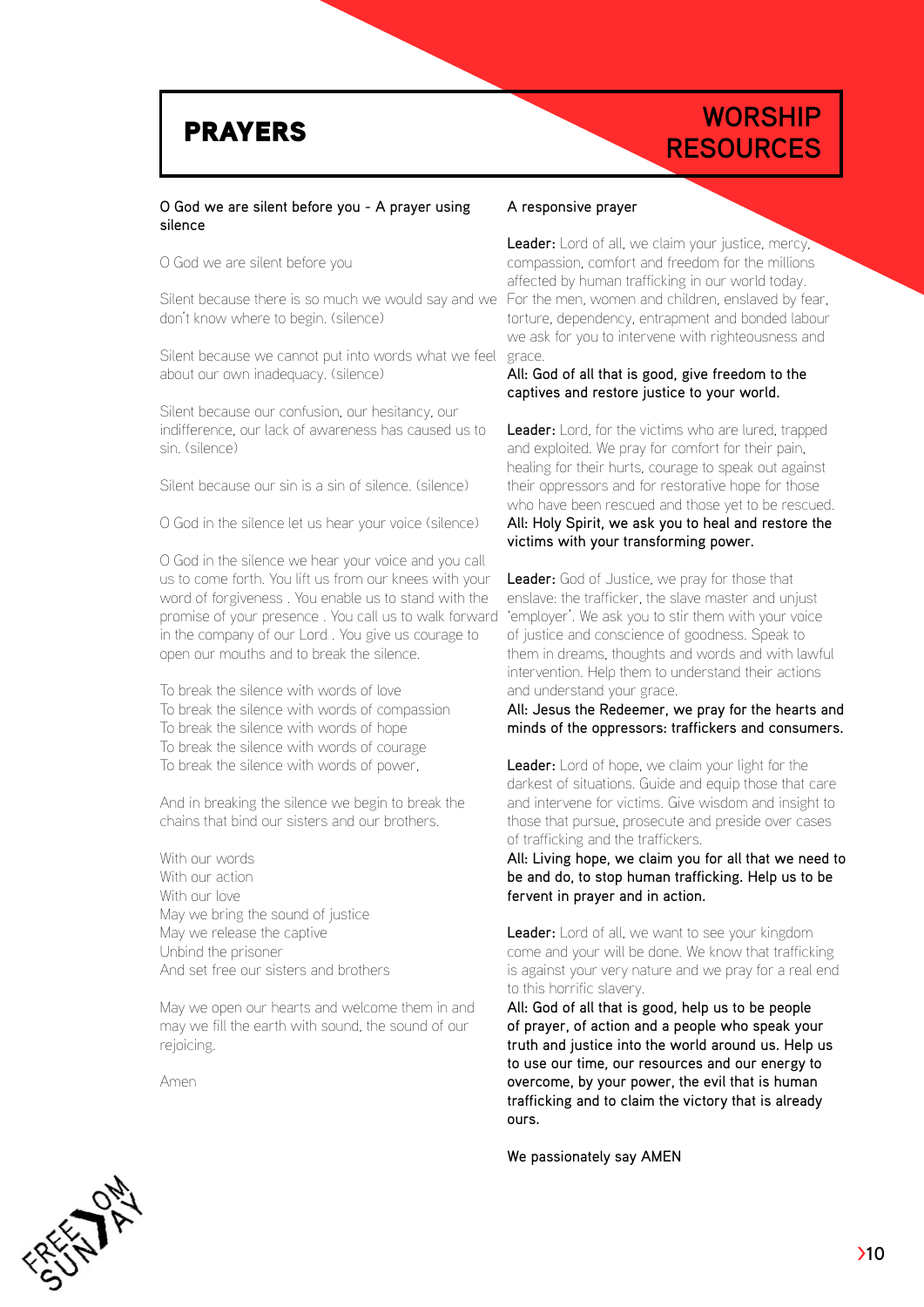# **PRAYERS** RESOURCES

#### A prayer of intercession<sup>1</sup>

Leader: Lord Jesus Christ, you saw human beings, not property, when you said: Let the children come to me, do not stop them. You took the children in your arms, and blessed them. Wherever children are made to work, forced to fight, or bought and sold as economic assets, challenge the adults who use and abuse them. Change the patterns of poverty and the greed for money and power that put children at risk of being treated as possessions to be traded. Set the children free to receive your blessing again today.

#### Leader: Lord, have mercy. All: Christ, have mercy.

Leader: Lord Jesus Christ, you saw a student, not a servant, when you said that the part that Mary had chosen would not be taken away from her. You gave women the right to learn and to teach your truth. Wherever women are excluded from education, forced to labour, pressed into prostitution, invisible by law or custom, challenge the powers that diminish and demean them. Lift up the lowly and cast down the proud, until all women's work, paid and unpaid, is freely chosen, held in honour, and carried out in safety.

#### Leader: Lord, have mercy. All: Christ, have mercy.

Leader: Lord Jesus Christ, you had compassion for the crowds when you told your disciples to give them something to eat. Your blessing gave plenty of food for everyone. Wherever hunger makes people vulnerable, challenge the exploiters who prey on their despair. Silence the traders who make false promises and shine with the light of your truth to reveal injustice and deceit. Bless the gifts of the generous, distribute the resources of those who have plenty, preserve the dignity of the poor, and let no one's body or integrity be sold for daily bread.

Leader: Lord, have mercy. All: Christ, have mercy.



**WORSHIP**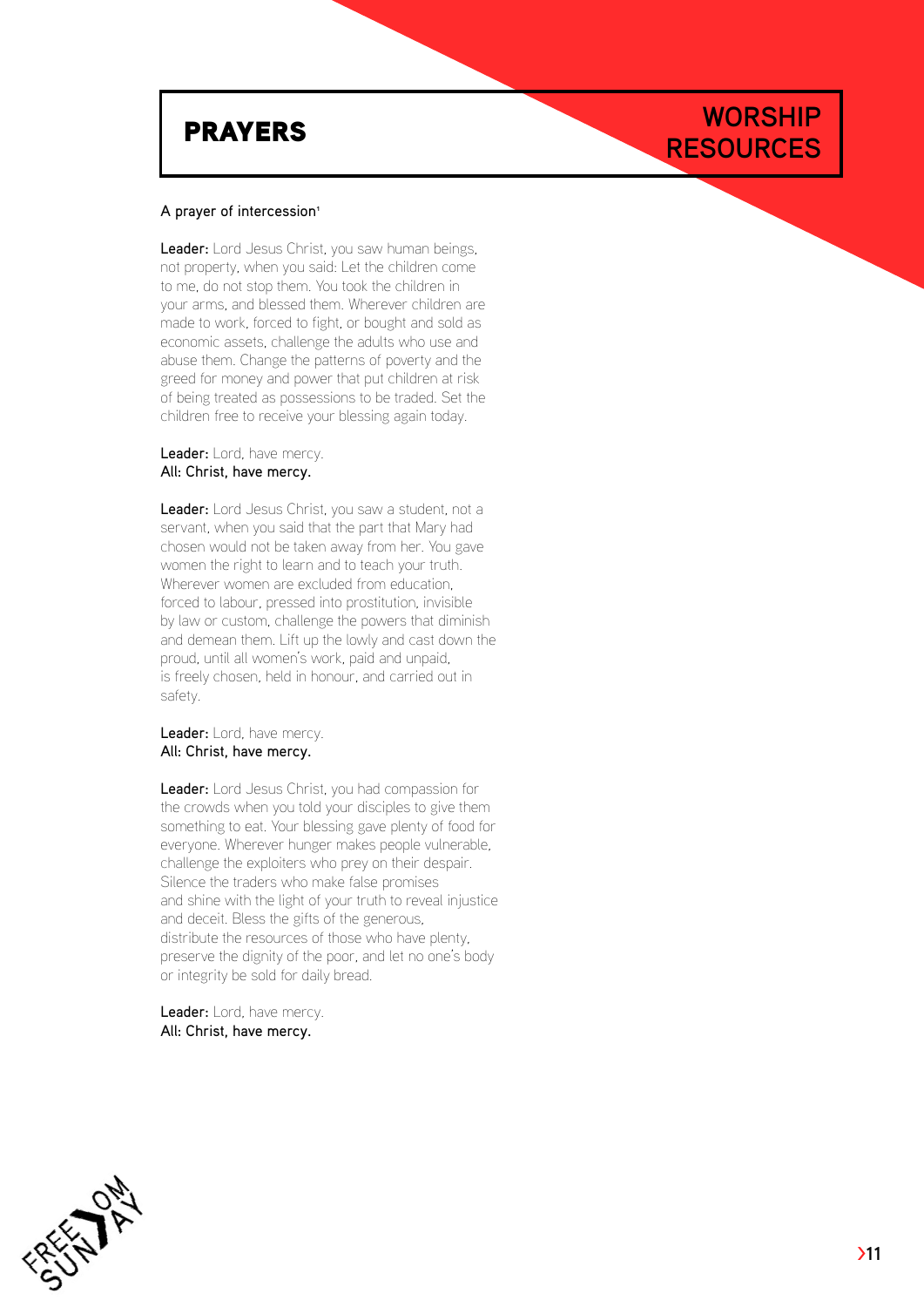# **RESOURCES** SERMON THOUGHTS

# **WORSHIP**

Find below a theological reflection to support you in your service preparation. You will also find a selection of 3 sermon outlines to stimulate your sermon preparation for your service.

#### A THEOLOGICAL REFLECTION ON HUMAN TRAFFICKING

We do not need theological reasons to be appalled by the suffering caused by human trafficking and whether we have a faith tradition or not we should speak and act against it out of a common human concern for those who suffer. However, Christian faith does help us understand why human trafficking is a terrible crime and can shape our response to it.

All Christians are called by God to discern and to respond to God's mission of love to the world. As disciples of Jesus Christ, we are called to join in with the work of the Spirit in making the kingdom a visible reality for all, and to aid God's reconciling work in creation (2 Corinthians 5:19). Human trafficking, as with other evils in the world, hinders and undermines the world as God desires it. Therefore we are called to resist evil in all its forms, and called to try to heal the suffering caused by such evil.

Scripture tells us that human beings are made in the image of God (Genesis 1:27), which also shows us that every person is equally desired and cherished by God (Psalm 139:13-17). So we too should respect, value and preserve the dignity and humanity of every other person. We should never exploit others as property or treat them as commodities. Jesus tells us: love your neighbour as yourself (Mark 12:31). Yet the commodification of the human body is rife in trafficking practices.

In Isaiah (65:17-25) there is a vision of the world as God intends it for human beings. People live peacefully, in community, enjoying the fruits of their labour. At the beginning of Jesus' ministry (Luke 4:18-19 referencing Isaiah.61:1-2) and in the Lord's Prayer itself (Matthew 6:9-13), Jesus gives us a picture of human life where debt-bondage is broken, obligations discharged and people are living healed, redeemed lives 'on earth as it is in heaven'. The Lord's Prayer also includes a request that we are not put to trial but delivered from evil. Yet trafficking often includes debt-bondage, forced labour, forced marriage or new and varied forms of human slavery. People who are victims of human trafficking are manifestly not delivered from evil or from the trial. If the prayer that Jesus gave us is to have an impact on the world we must seek actively to identify and relieve such victims.

Scripture also emphasises the importance of respect for the human body (1 Corinthians 6:19-20), Car for our health (e.g. Leviticus 19-28), and sex as a consensual act flowing from loving relationship (Mark 10:5-9). All forms of trafficking mock the bodies God has given us, inflicting physical and psychological damage on the flesh of the powerless for the pleasure and profit of others.

The scandal of human trafficking twists and mars the vision of the world as God desires it for human beings. What response are we called to make?

The church has long held an understanding of the sin of attrition. That is that we are held accountable – not just for the things that we do wrong – but also we are held accountable for the situations where we failed to do what is right. The Latin word for this is attero which means to wear away by rubbing. This understanding compels us to also seek to prevent human trafficking, Our work with prevention needs to be with all aspects of society, government and law enforcement; industry and business; communities and civil society. Prevention means we need to work with these parts of society to support and encourage them in taking shared responsibility and to encourage them to align with the Reign of God.

We aid God's reconciling work when we own the problem of human trafficking, work to prevent it, seek out and stand up for those suffering, and acknowledge our own complicity in a society where cheap labour means that victims of trafficking can end up invisible in plain sight. To be good neighbours means, to be vigilant for the person fallen among thieves whose wounds are not so obvious; and to build resilient communities where trafficking is less likely to occur. We can be active in providing places of refuge and sanctuary for people who need it, and be willing to stand in the gap between victims of trafficking and the authorities they may fear and misunderstand.

Our God-given responsibilities to all others made in God's image inspire us to find ways to enable victims to trust and believe that we will help. We are called to be agents of healing in Jesus Christ and for the promises of the kingdom made available to all. To make this happen let us work together tirelessly for a world of equity and enough in which the misery of trafficking is impossible.

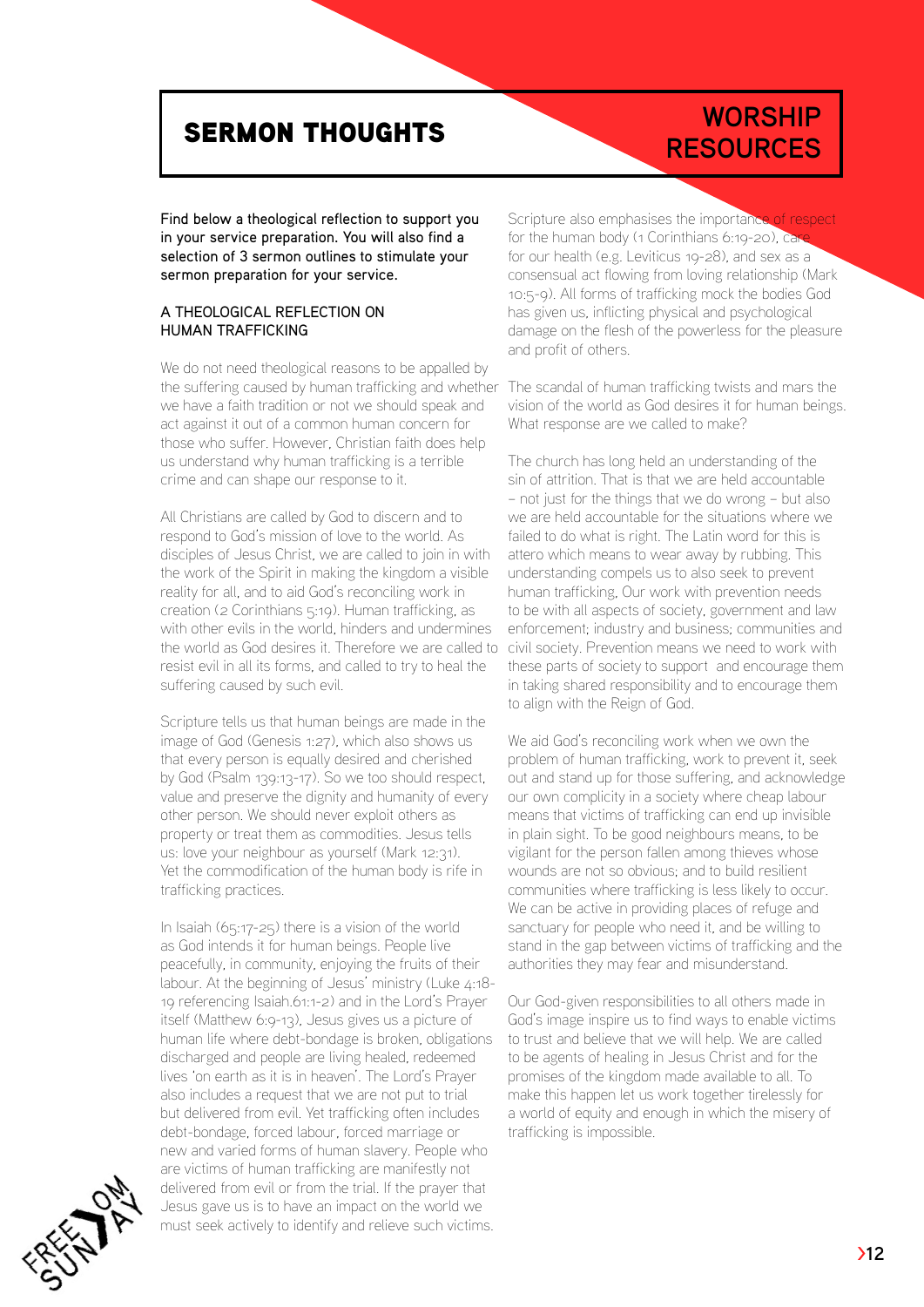Sermon 1 based on the lectionary readings for Sunday 19th October 2014

#### Psalm 99 Matthew 22:15-22

SE<br>
Sermon<br>
Sunday<br>
Psalm 99<br>
Matthew<br>
Expdus<br>
Isaiah 45<br>
Psalm 99<br>
In this Ps<br>
of God's Exodus 33:12-23 Isaiah 45:1-7

#### Psalm 99

In this Psalm God is called 'Mighty King', at the heart of God's kingship is justice and equity (verse 4). The Psalm declares God's forgiveness as an essential part of the character of a just God (verse 8). God seeks to undo things that have gone wrong, bringing transforming hope where there is despair.

Psalm 99 gives us an imagination of God being at the centre - not the edges. God is present and God's presence should produce a strong response! God's presence instils God's greatness. What this means is that it is not just a piece of information but a reality that does not produce a casual response. It is a reality check. It is anticipating what is to come when evil – and the ways of evil – will be ousted and God's Kingdom of goodness, righteousness and justice will be reality. The reference points are not just about the past but are about the present and about a future that is going to happen.

This mighty King has made his presence known and worked through those who follow him. God has established fairness (equity) as a policy to be practiced at all times. God has showed justice in the way he has treated the nation (Jacob) and Moses and Aaron were actively responded to when they prayed to God - and God brought the nation out of slavery.

God not only spoke to the nation through the Pillar of Cloud but as the people obeyed his ways (justice) he then continued to bring them out of slavery in a forty year process in the Exodus. God was forgiving and was building His character into the people of Israel.

God is continuing this action as we bring God's justice into reality for people that are trafficked and enslaved. To worship God is to reflect God's character, might and justice. Worship comes from an old English word meaning "worth-ship". We give God God's worth, as we live out his call to justice and fairness, with the power to bring this will of God, to free people from the evil of being trafficked against their will to feed the greed of others.

**WORSHIP RESOURCES** 

> We therefore are called as God's people to justice and establish fairness because we are ma in this image of God. Moses, Aaron and Samuel are described in verse 6 as people who could approach God safely and with courage because they too were characterised by justice and fairness. (verse 7) We live out this truth of the Psalm when we are prepared to be people who will help stop the trafficking of people and restore God's character to all people.

> Globally, trafficking is the second most profitable crime after drugs. We are challenged by this passage to raise awareness of the extent of the abuse that is so opposed to God's justice and fairness. We must go further and accept responsibility for the role that we have played as consumers in fuelling this injustice by purchasing goods that have trafficking in their chain of supply. Wilberforce's vision over two centuries ago was to abolish slavery and it is just as necessary and relevant today. As God's people, aware of God's grace and forgiveness, we build integrity as we continue, like Wilberforce, to worship God as we offer our actions to extend God's call to justice for those caught in slavery - and we offer it in spirit and in truth.

#### Exodus 33: 12-23

The book of Exodus is the story of a people coming out of slavery. Like most forms of slavery today the story did not start with people choosing to go into slavery. There was a crisis. They were in a drought and moved to a new land to survive and find refuge. A new Pharaoh, who did not know the story of Joseph, and the reason they came to Egypt, capitalised on a vulnerable people. So they started to be exploited and could not leave until they discovered they were in slavery.

This passage paints for us a beautiful picture, where we see the Lord speaking kindness and reassurance to his faithful follower Moses. The Lord responds to the cries of Moses, saying "My Presence will go with you, and I will give you rest." This is what people who are enslaved long to hear. Moses wants to know if he has done the right thing. He calls out to God "Remember that this nation is your people!". We know that all the nations, tribes, cultures and individuals are God's people. God cares for all people and God does not want people enslaved. We were created for freedom – not for slavery.

Individuals throughout history have fought tirelessly for the freedom of others, freedom for those who have been enslaved, trafficked, bought and sold. We are standing on the shoulders of many who have not given

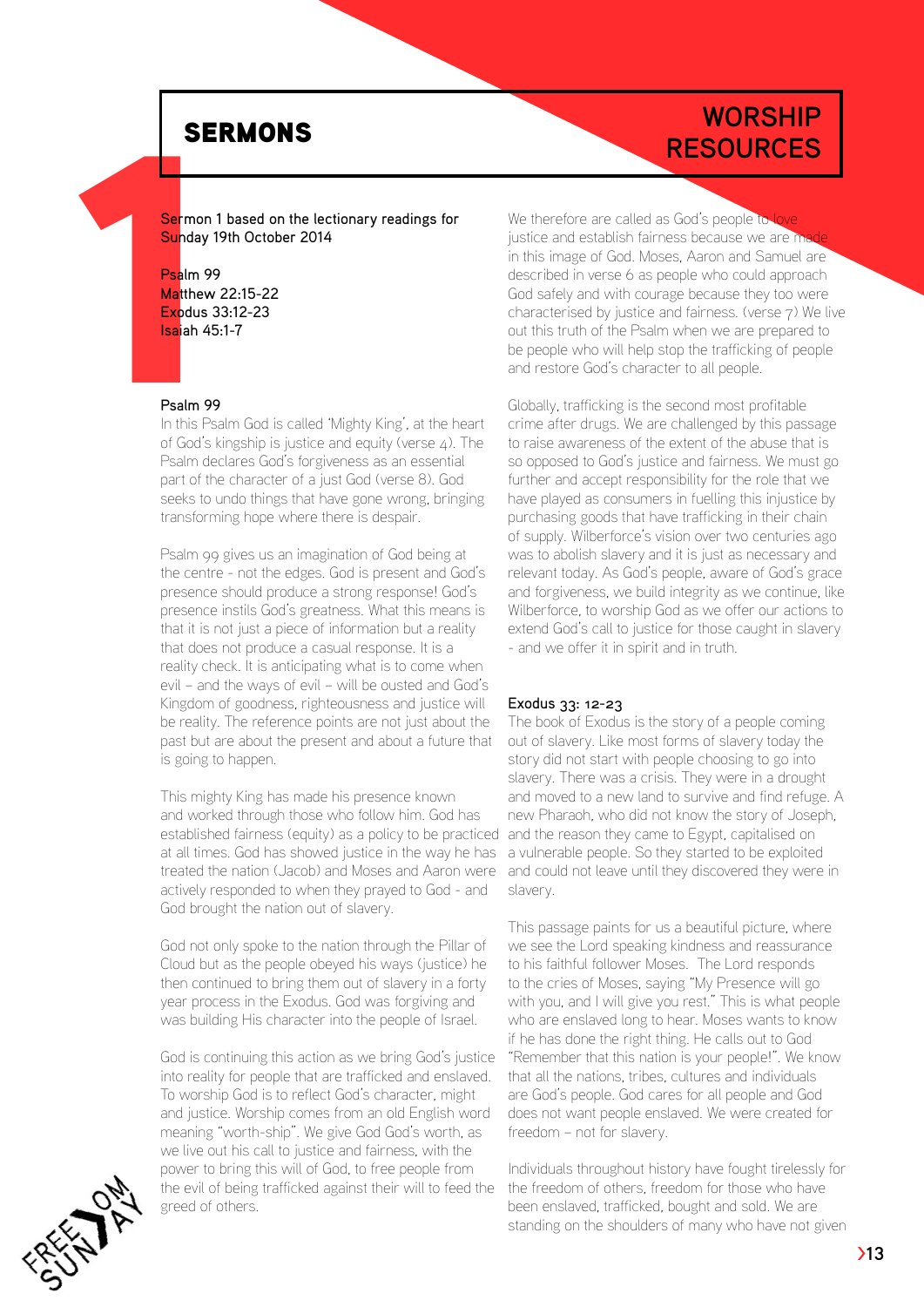up hope but have fought on against the odds. Yet so often we can feel like Moses. We can be tempted to feel overwhelmed by the scale of this global crime. We can doubt that we have the power to make a difference. We can question what God requires of us.

up hope<br>often we<br>feel over<br>We can c<br>difference<br>Moses s<br>God's ba<br>experien<br>encourage<br>people to Moses saw God's glory from behind. He saw God's back. He saw where God was headed, he experienced the presence of God that was to encourage and engender hope in Moses to lead the people to freedom. To lead the people to the place and space where they would be free.

> God does the same with us when it comes to human trafficking. He comes close to us and do we not call out to God as Moses did "If you are pleased with us, if we are your people, teach us your ways so that we may know you and continue to find favour with you."?

Like the people in the story of the Exodus, God continually shapes us. God continually shapes our cultures and shapes our ways, so that we may take on the ways of God, the justice of God and come close to the very glory of God. What this empowers us to do – as it did to Moses - is to help others experience freedom from being trafficked and helps us to build resilient communities that will prevent people being trafficked and enslaved.

#### Matthew 22:15-22

In this passage the religious and political leaders have sent their disciples to trick Jesus. Their question was designed to force him to take sides on a politically controversial matter. A trap has been set so that if Jesus comes down on either side they have him. If Jesus says yes to the payment of colonial taxes, he would estrange his followers who hated the obligation of taxes to a foreign occupying army. If he rejected the Roman taxes, he could be charged with treason and inciting others to insult Caesar. They insidiously try to butter Jesus up. Jesus however sees through the setup and turns the table on them with the truth. They are caught up in the very system they are trying to trick Jesus with. They are carrying the very coin, which they are trying to trick Jesus into denying. They are hypocrites. People don't like to be hypocrites.

Human trafficking is a deep seated problem within the chocolate industry. Children and young people in Côte d'Ivoire (Ivory Coast) are trafficked and exploited in cocoa growing and production. It is so hypocritical to buy chocolate easter eggs for children that have been produced using trafficked child labour. The egg is the symbol of resurrection and new life. To use chocolate easter eggs symbolising new life that has been made by children who have had their life taken from them is

#### hypocritical.

Jesus is being tricked here by the use the question of who we serve and who do we obey? In the same way we are being tricked. We are being tricked and companies are being tricked by human traffickers / slave traders, who use so many smart and creative ways to trick people into being trafficked.

We have got to be smarter and more creative to stop them, just as Jesus was. Some companies are trying to hide, or do not even know, what is in their chain of supply or where trafficked people are being used in their products. Like Jesus we have got to see through what is happening and bring the reality into the light.

We too have to ask whom it is that we serve and whom do we obey? Do we just give in to an economic system that thinks people will not care if there are trafficked people used in the production of the products they buy? When it comes to human trafficking what do we give back to the economic systems - and what do we give back to God? Perhaps we need to develop a WWJB campaign - What Would Jesus Buy?

Crimes may also go unnoticed as some victims are so conditioned by their traffickers that they do not realise they are being exploited, or are reluctant to come forward for fear of the alternative. This is the insidious situation that the victims can find themselves in.

In the traditions of the Church there is a theological understanding called the sin of omission. This is an understanding that God will hold us accountable, not only for the things that we have done wrong – but also for the things that we could have done right, but did not do!

What Jesus is modelling in this passage is not just "what" he responds with but also "how" he responds? When they saw "how" he responded, they knew they could not trick Jesus. They were amazed, so they left him and went away. I wonder how we could so combat human trafficking and prevent it happening in poor and desperate communities, that those involved are amazed, leave, and go away. This is the power of creativity of the people of God. We have the same Spirit that Jesus had that was and is "the mind of God".

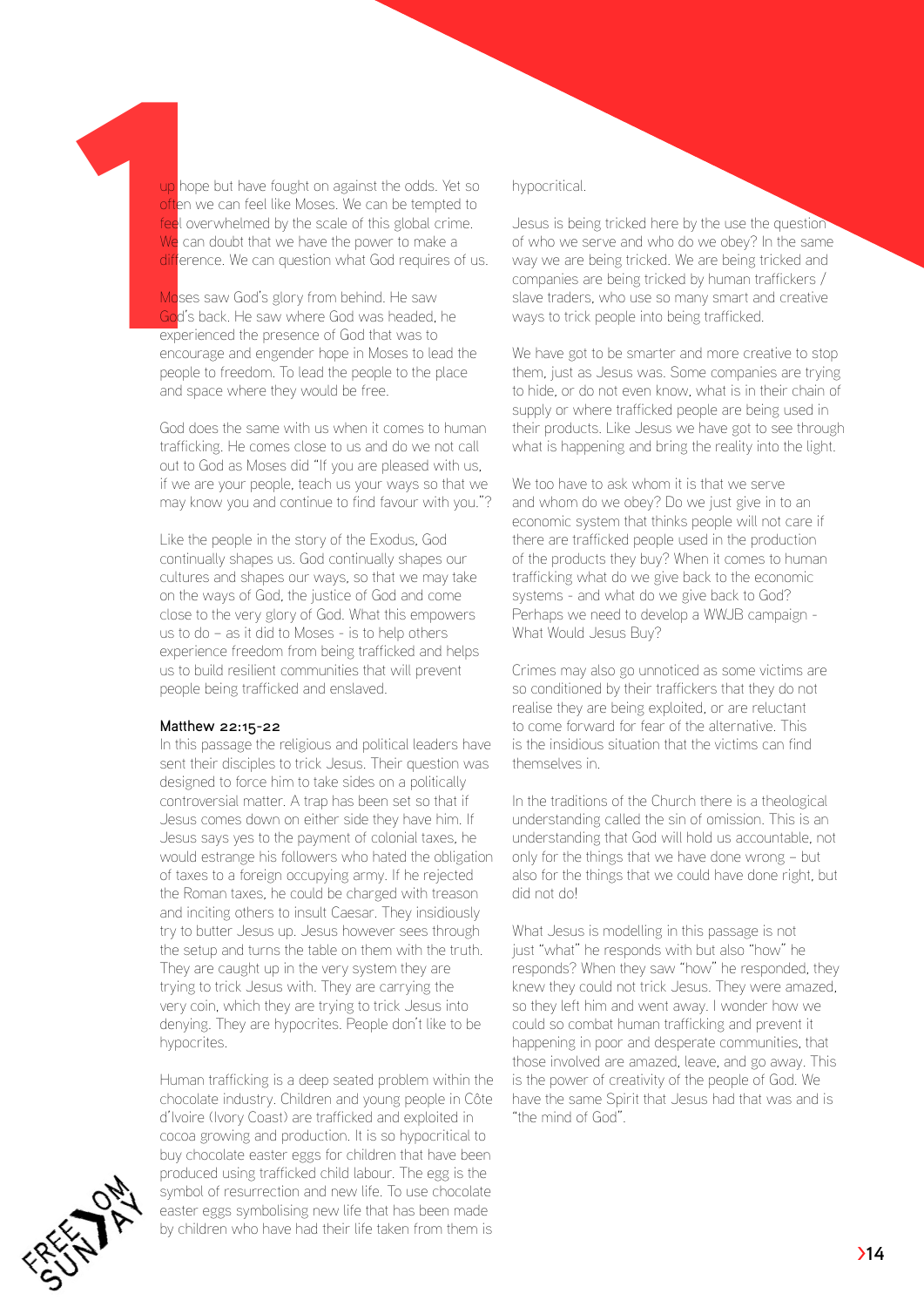# **RESOURCES**

#### Sermon<sup>2:</sup>

Human trafficking: Move it. Speak it. Pray it. Stop it

#### Introduction:

SER<br>
Sermon [2](1.What):<br>
Human traf<br>
Introduction<br>
We don't act<br>
the latest cr<br>
Cod's heart<br>
1. What is G<br>
Our motivat<br>
should alwa We don't act to stop human trafficking because it is the latest craze, or even because it is something that needs doing. We do it because it is a preoccupation of God's heart. We take the lead from him.

#### 1. What is God like?

Our motivation to act and pray on matters of injustice should always come from an understanding of who God is.

He is gracious, compassionate, loving and just (Exodus 34:6-8)

He is in the process of restoring his broken world; the momentum of his Kingdom is towards freedom, healing and salvation (Jeremiah 31)

He does not leave his creation to its own devices; he actively works on behalf of those who suffer (Isaiah 42)

If our motivation is rooted in God's character, it will be Stop it! – We are called upon to do whatever it takes both deep and long-lasting.

#### 2. What are we like?

Despite God's goodness, humankind has ignored his intentions and distorted his creation.

The sinful nature has a tendency to be selfish and corrupt (Galatians 5:17-21)

'Outward' sin is born in our attitudes (James 1:15-16)

Even the godliest people sometimes get tempted to treat other human beings as objects (i.e. David and Bathsheba, 2 Samuel 12)

#### 3. How does God react towards human trafficking?

The Bible doesn't provide a nice, compact discourse from God on the subject, but his nature and character leave us in no doubt as to how he feels about the trafficking of human beings.

Rescuing and caring for the poor and oppressed is intrinsic to God's very nature (Psalms 94 and 146)

So strong is God's compassion for the used and abused that he chooses to identify completely with them.

This desire to rescue characterises his interaction with humanity; Jesus' mandate was all about read the poor, the deceived and the enslaved (Luke 4:16-20)

**WORSHIP** 

#### 4. How should we react towards the issue of human trafficking?

A 'Christian response' to this issue is a response which takes the issue as seriously as God takes it. What grieves him should also grieve us – and cause us to be different.

Amos 5:

Move it! – We must be ready to change, and to let God reset our agendas (vv4-6)

Speak it! – We must be different in our attitudes: not allowing prejudice, arrogance or selfishness to creep into our speech and actions (vv14-15)

Pray it! – We must be ready to let God's compassion move us to deep, heart-felt prayer (vv16-17)

(with our time, energy and finances) to bring about justice for those who need it (vv21-24)

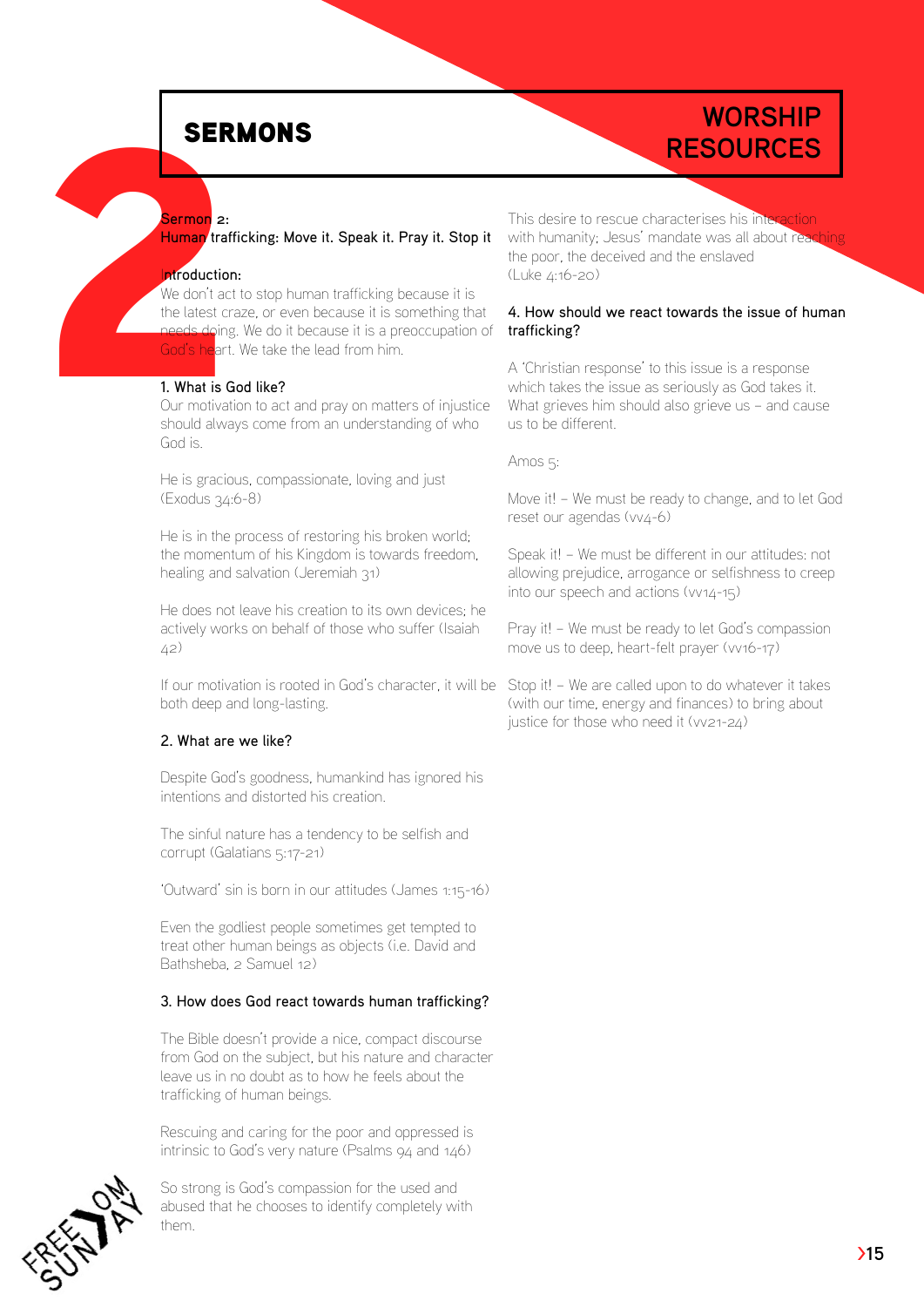are:

## **WORSHIP RESOURCES**

#### Sermon 3: To be silent is to be unfaithful

SER<br>
Sermon 3:<br>
Notes for a<br>
responsibility<br>
action of lack<br>
The reading<br>
The Old Te:<br>
This is the r<br>
in brather Notes for a sermon on the nature of our responsibilities towards each other and how our ction of lack of action can affect others' lives.

The readings which form the basis for these thoughts

#### The Old Testament reading: Genesis 37:12-30

This is the moment in the story of Joseph where his brothers take matters into their own hands. They throw him in a pit and then sell him off to some traders who take him to slavery in Egypt. Reuben, the eldest, participates in putting Joseph into the pit with the intention of returning later to lift him out but by the time Reuben returns it is too late and Joseph has been sold.

#### The New Testament reading: Luke 15:11-32

The parable of the prodigal son is one of the best known and loved stories ever told. It is a story which speaks to all of us, with most people relating to the prodigal son himself, knowing their own weakness and not to be passive, not to be frightened to stand out wrongdoing and feeling in their lives that sense of the forgiveness of God and his love expressed in Jesus Christ which brings healing and newness of life. However much is often made of the elder brother and his response to the homecoming of the son, and many would also relate to something in that older brother's attitude. The stories can be juxtaposed, focusing on the actions of each elder brother:

Reuben, who didn't mean any harm, but whose silence, inaction and indeed active participation in the assault on Joseph led to Joseph's being sold into slavery. When Reuben did decide to act, it was too late. So a son is lost, a brother is sent into slavery far away, and a whole family suffers because of it, for what took place that day, while never spoken of, is never forgotten.

The older son who stays at home, does all the right things, but in his heart has no real understanding of his father's love, and resents the forgiveness and reconciliation shown to his younger brother. This man has no desire to welcome home the lost, his heart is closed.

So a son who has been lost is welcomed home by a loving father, but his brother has neither forgotten nor forgiven the fact of his going, nor the mistakes he has made, and in his heart harbours resentment at his brother's return from servitude.

The story of Joseph ends with Joseph both forgiving and saving his brothers. Joseph has learned the hard way what love is and what it is about. The story of the prodigal son has no real ending, we are left to wonder – did the older brother come round? Was there real reconciliation and understanding, did they work together helping and loving each other? It has been said that the parable is left open because the story is about us and it is an ongoing story of how we treat each other.

Both stories are about family, and the breakdown of family life, about the intricacies of relationships and of our ability to misunderstand and misuse each other, of our lack of tolerance for each other and of misunderstanding of love. Both stories involve a refusal to act and interact with each other which leads to pain and hurt and slavery; slavery of the person and of the heart.

God's word teaches us that we are a family, all of us, and that we are responsible for each other, no matter who the other is. We are called to act, not to be silent, from the crowd, but to act and to love.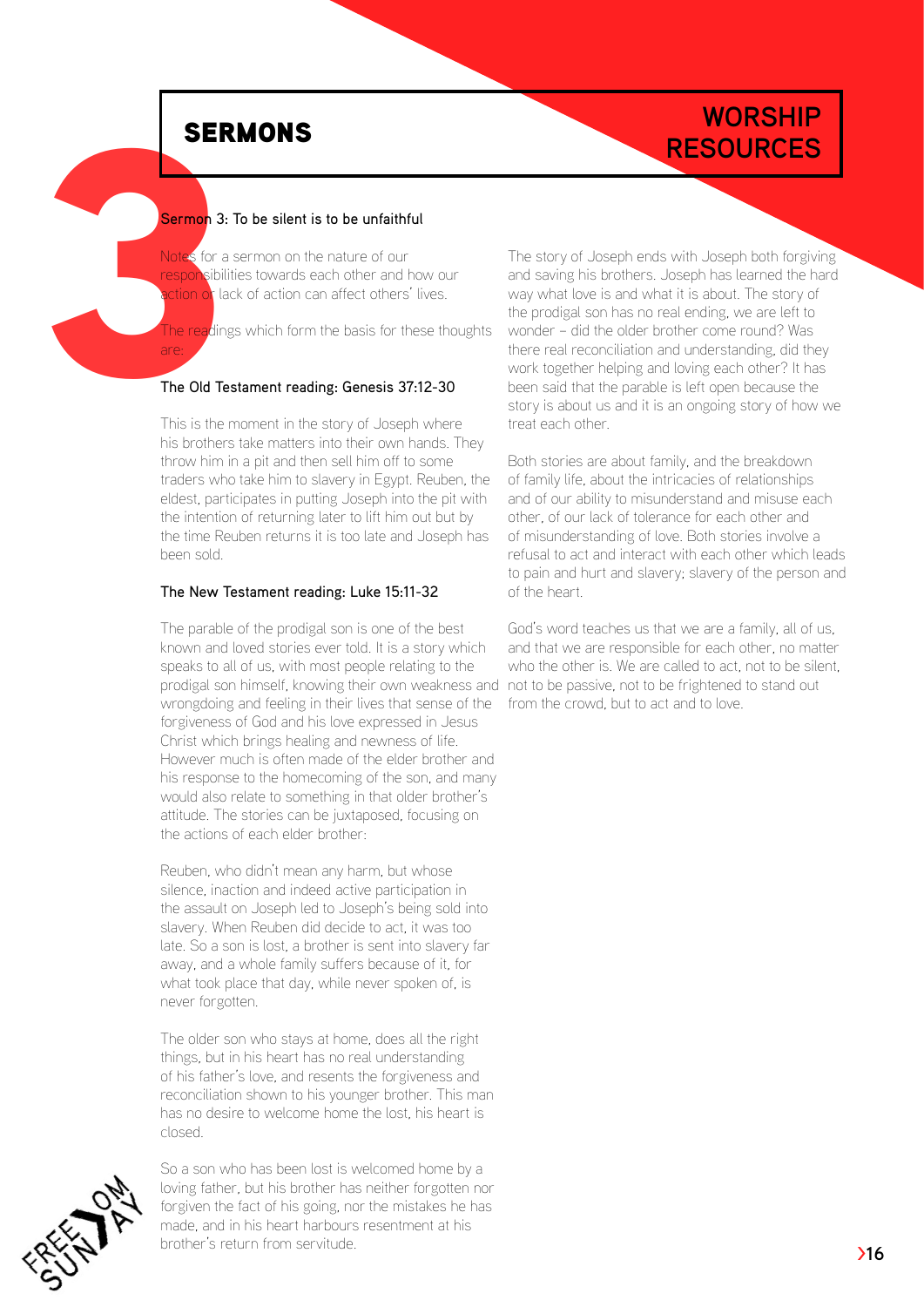# **CALL TO ACTION**<br>RESOURCES

# **WORSHIP**

We are all called to action. Every one of us. As people of faith and as members of the human race. We all live in community and communities hold the answer to understanding what's going on and taking action to disrupt the global crime of human trafficking.

Every instance of trafficking involves a person being trafficked from a community into a community. Therefore the community has the power to stop it. Your church can help prevent human trafficking in your local and global community. Together we can make communities safer places where it is harder for traffickers to operate and hide themselves and their victims.

We commit ourselves to act by:

> Admitting that our consumer choices impact the exploitation and enslavement of others. We can change our own behaviour and campaign to stop this.

We commit ourselves to act by:

> Acknowledging that people are trafficked into our communities.

We commit ourselves to act by:

> Praying for freedom for all those enslaved through this trade. Praying that the church will rise up and take action.

For many within the context of gathered worship you may choose to take a collection. If so, please donate to any local project you may know of or any national or international organisation working to stop human trafficking.

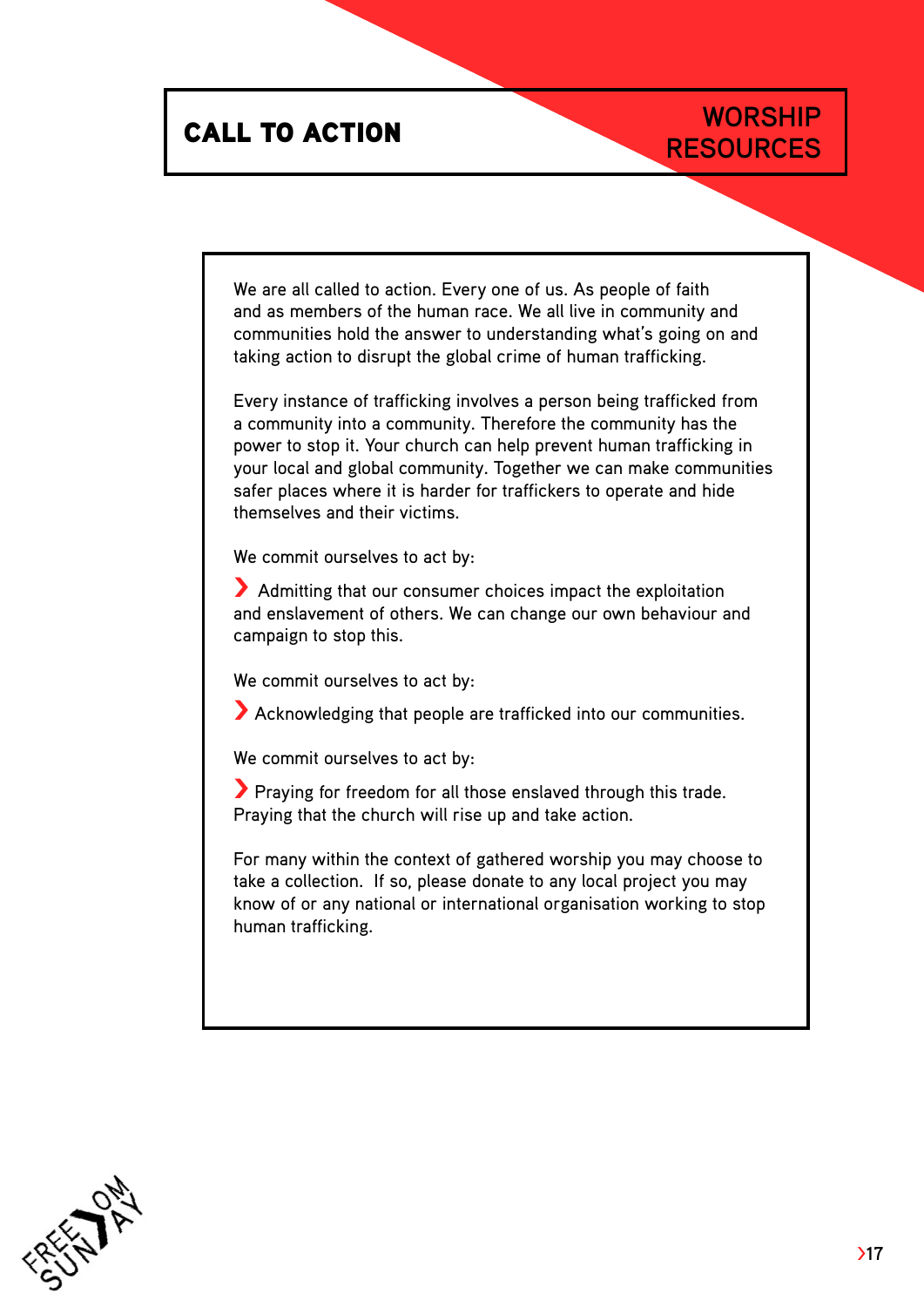# *FREEDOM PRAYER*

*this Freedom Prayer. We encourage you to use this prayer We are inviting churches to join together in praying to close your service.*

> Voice 1: On this holy ground of worship We have heard the voice of freedom In this sacred place of prayer Crying 'Let my people go.'

#### Deliver us from every evil: All: Father of freedom, Who leads us into life, Deliverers of others. And make of us

FREEDOM PRAYER<br>
We are inviting characterized to join bareline in program<br>
this Freedom Project We encourage you to use this program<br>
this Freedom Project We encourage you to use this program<br>
Voice  $\pi$ . This in  $\gamma$  and Voice 2: Where chains restrain God's chosen children May our words pass on your promise Where humans trade in kin and skin Of a land where liberty is sweet

#### Deliver us from every evil: All: Father of freedom, Who leads us into life, Deliverers of others. And make of us

Voice 3: Give us faith to face the Pharaohs Who line their pockets from this plague S end us as salvation's sponsors Willing servants; slaves to love Unraited where liberty is sweet<br>
All: Falter of freedom,<br>
Who leads us into life,<br>
Deliver us from every evil:<br>
And make of us<br>
Peliveres of others.<br>
Voice 3: Give us faith to face the Pharaohs<br>
Who lie their pockets from

Deliver us from every evil: All: Father of freedom, Who leads us into life, Deliverers of others. And make of us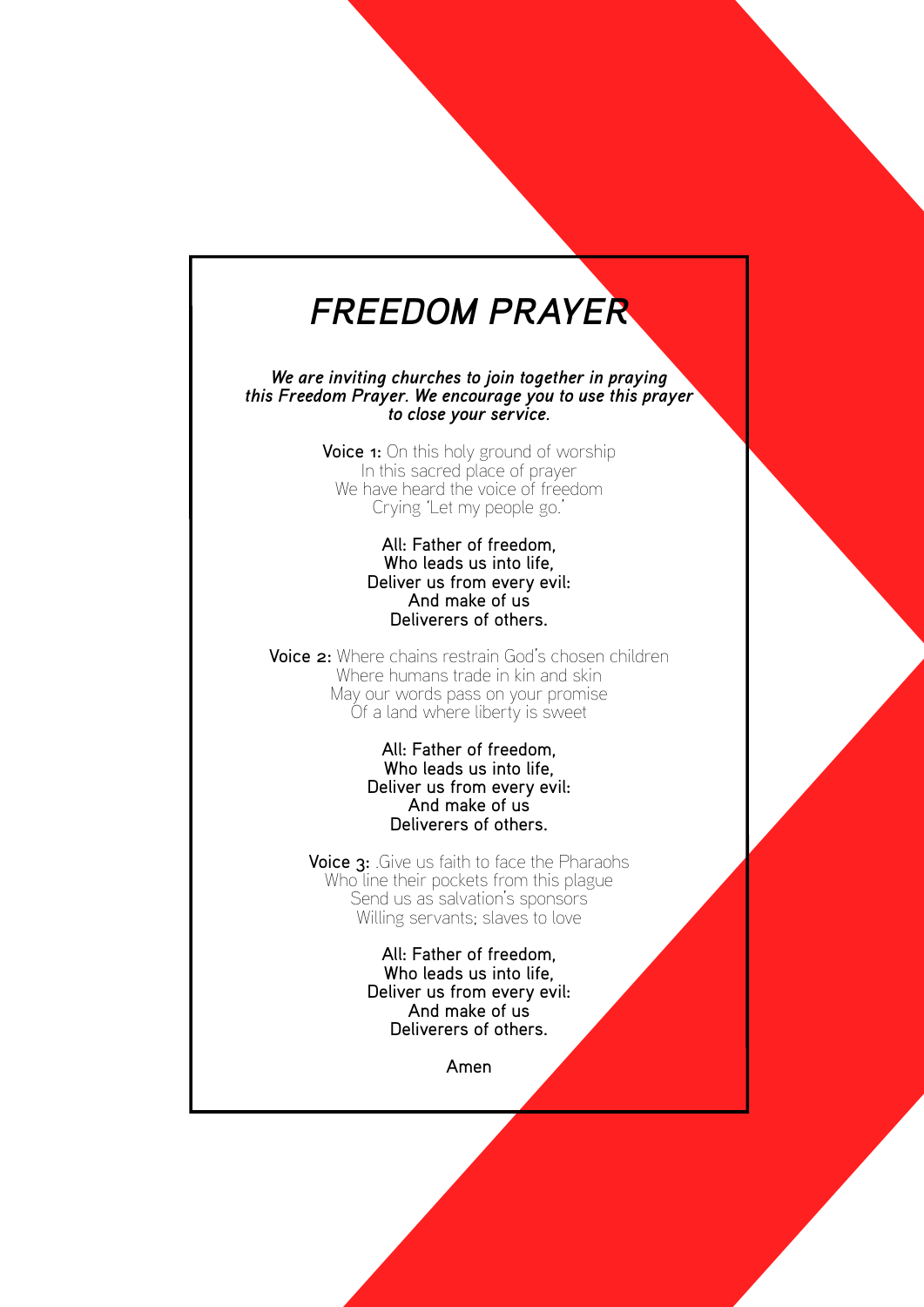## WORSHIP > ACTION

Our worship together is vital and inspires us to continue our life of faith by taking action together in our communities.

Below you will find a selection of resources available to equip your church to start taking action to prevent human trafficking. From bible study resources, to awareness raising tools, to creative actions, there is something for everyone.



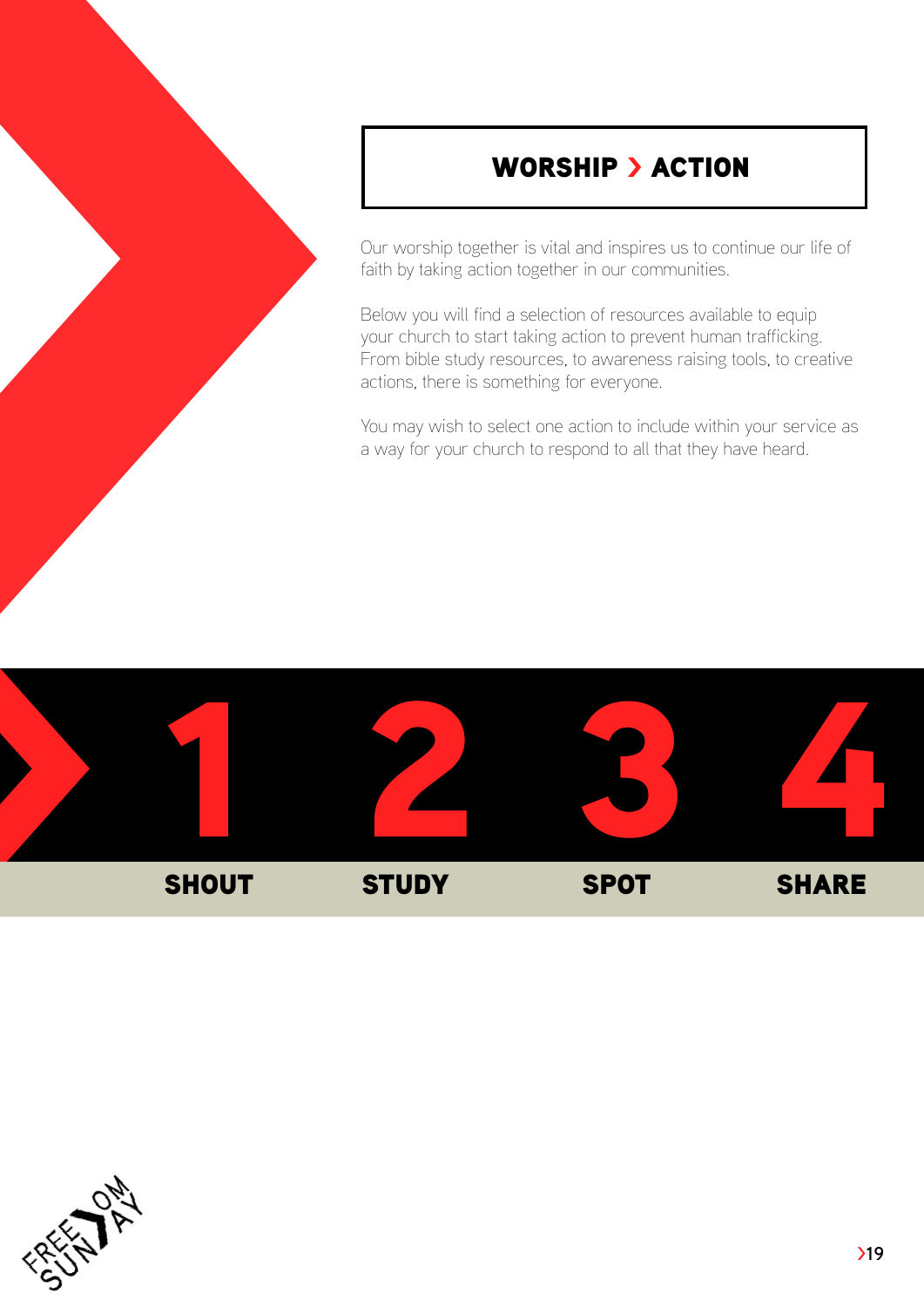# KING>OM<br>COME KING)OM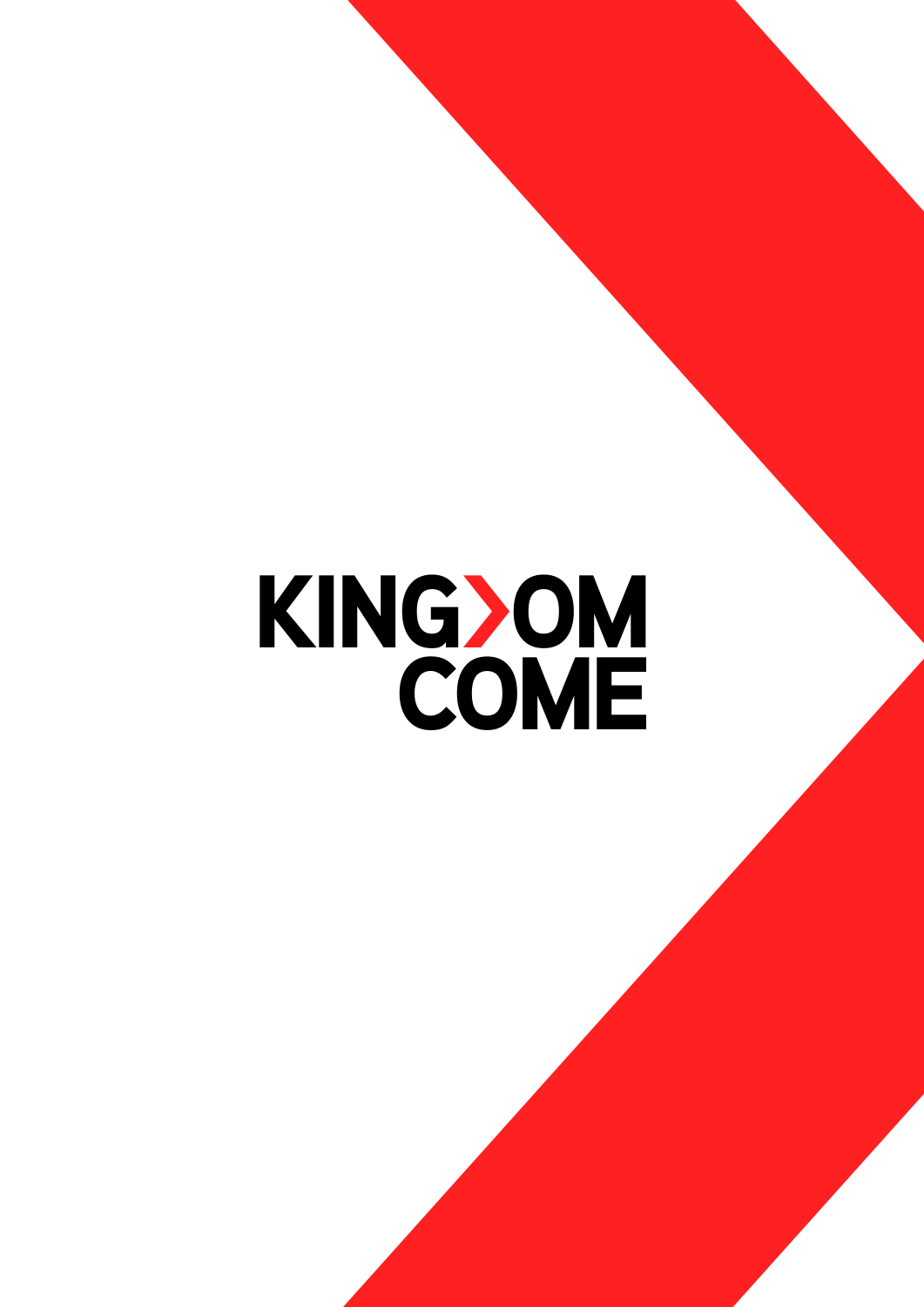# shout.

**We live in a global village. Each day we > WHAT YOU W are connected to countless individuals, communities and countries through the products that we buy, wear and consume. Trafficking is a global problem that takes place within many business supply chains. Through the chocolate that we eat and the clothes that we wear, we may be intimately connected to men, women and children who have been trafficked and exploited. This challenges us to consider our own buying power and consumer habits. As the church we can also raise our voice to campaign for an end to this injustice.** 

#### **> What you eat**

**Over a third of the world's chocolate comes from cocoa plantations in Côte D'Ivoire, West Africa. Thousands of boys as young as 10yrs old, from the Côte D'Ivoire and neighbouring countries, are trafficked to pick and harvest these beans that make our favourite comfort food.** 

**Since 2007, STOP THE TRAFFIK activists have been raising awareness about this issue and together with activists from around the world we've been campaigning to the chocolate industry to say "We want traffik-free Chocolate". Change is beginning to happen but we need to keep the pressure on.** 

**What is your church selling? What's everybody eating? Does everyone know?** 

**Your church can get involved in a variety of ways from changing your buying habits, to sending letters and postcards to your favourite chocolate companies or hosting a chocolate fondue party to raise awareness in your Find out more visit community!** 

**For creative ideas and more information visit [www.stopthetraffik.org/chocolate](www.stopethetraffik.org/chocolate)** 

**It's a little known fact that over 200,000 young women and girls are trafficked to work in the cotton industry in the Tamil Nadu region of India. Female workers, mainly aged 14 to 23 years old, are recruited with false promises under the guise of an 'apprenticeship' called the Sumangali scheme. Once recruited, they are essentially trapped within a factory for up to five years. The workers have limited freedom. They are forced to work in dangerous conditions often up to 12 hours a day, 6 days a week or more without the compensation they have been promised. The cotton is spun, dyed and woven in these factories to be sold to consumer markets all over the world.** 

**It is not currently possible to know which items or which shops sell items that are made with cotton that is free from human trafficking. Most retailers and fashion labels either don't know where they buy their cotton from or choose not to make that information public. This isn't good enough. As consumers we have the right to know how, where and under what conditions the clothes we buy were made.**

#### **> SHOUT LOUDLY!**

**STOP THE TRAFFIK is campaigning to Make Fashion Traffik-Free. Your church can help end the Sumangali scheme and join the campaign for Traffik-Free Fashion.** 

**There are lots of simple ways to get involved from organising a clothes swap to delivering postcards!** 

**<www.stopthetraffik.org/fashion>**

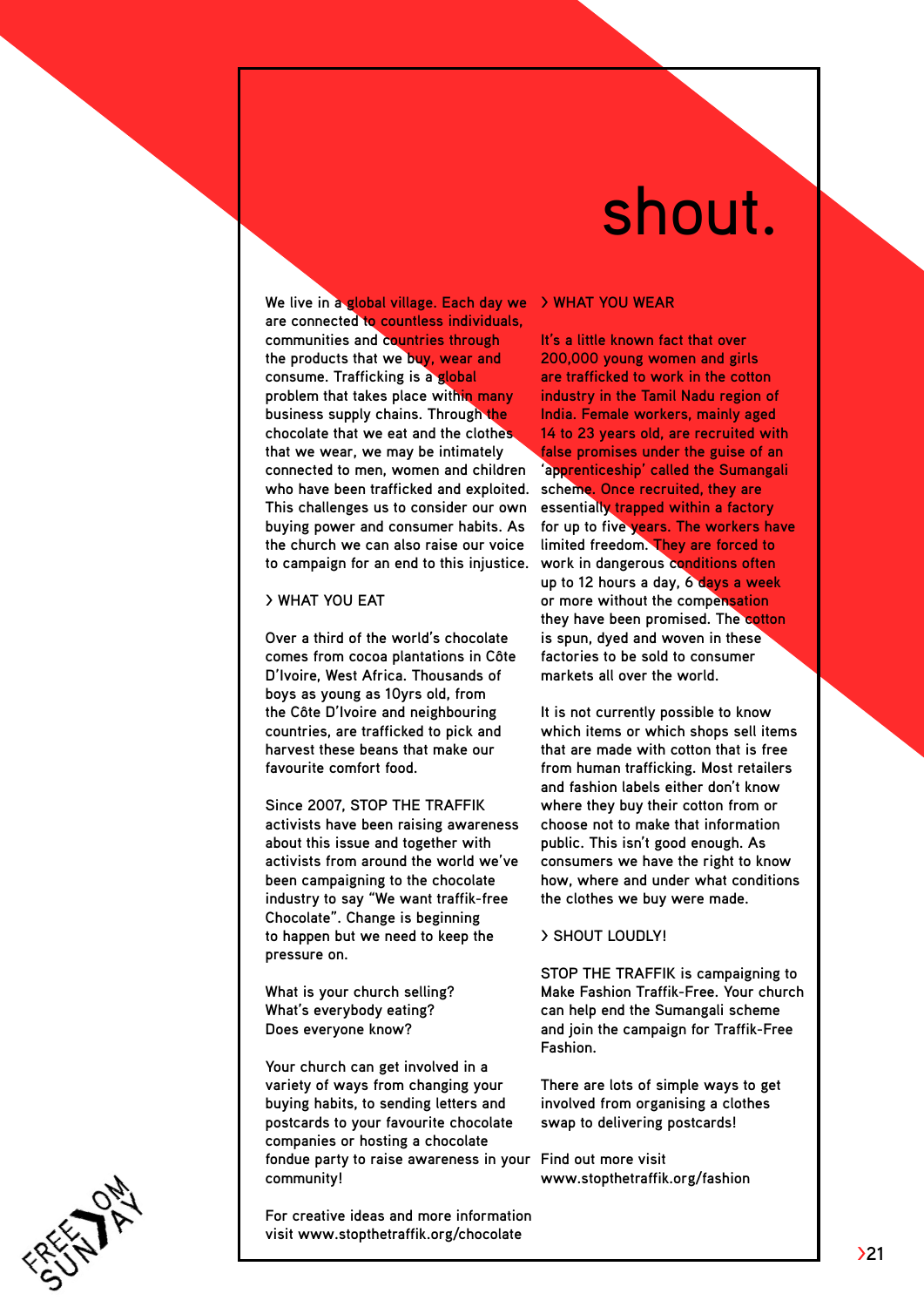# study.

**The more we know, the more we will begin to understand this complex issue.** 

**Within this pack there are a selection of resources available for your church to use to explore what the bible says about freedom and God's compassion and call to end human trafficking. The first step to prevention is awareness.** 

**Whether you have one evening or several, engage with what the bible has to say, learn more about human trafficking and your role in ending it.**

#### **Resources:**

**> A theological reflection on human trafficking (See page 12)**

**> Human Trafficking and Modern Day Slavery: A theological report, to download visit: [www.bit.ly/theologyreport](http://www.bit.ly/theologyreport)** 

**> Two bible studies (see below).** 

**CONTEXTUAL BIBLE STUDIES:**

**Contextual bible study offers a fresh approach to the sharing of scriptures in groups. It was developed in South Africa. It seeks to engage the participants in a reflective dialogue with the scriptures and with people's lived experience here and now and to inspire action for change.**

**The questions below are structured to encourage conversation. They begin with careful attention to the particular scripture text before looking at what the text might have to say to our contemporary context.** 

**This bible study is for use by small groups or individuals, and can be adapted to your own context.** 

**You may wish to open in prayer. Read the bible passage and story twice. If possible, have copies of the text for each member of the group.**

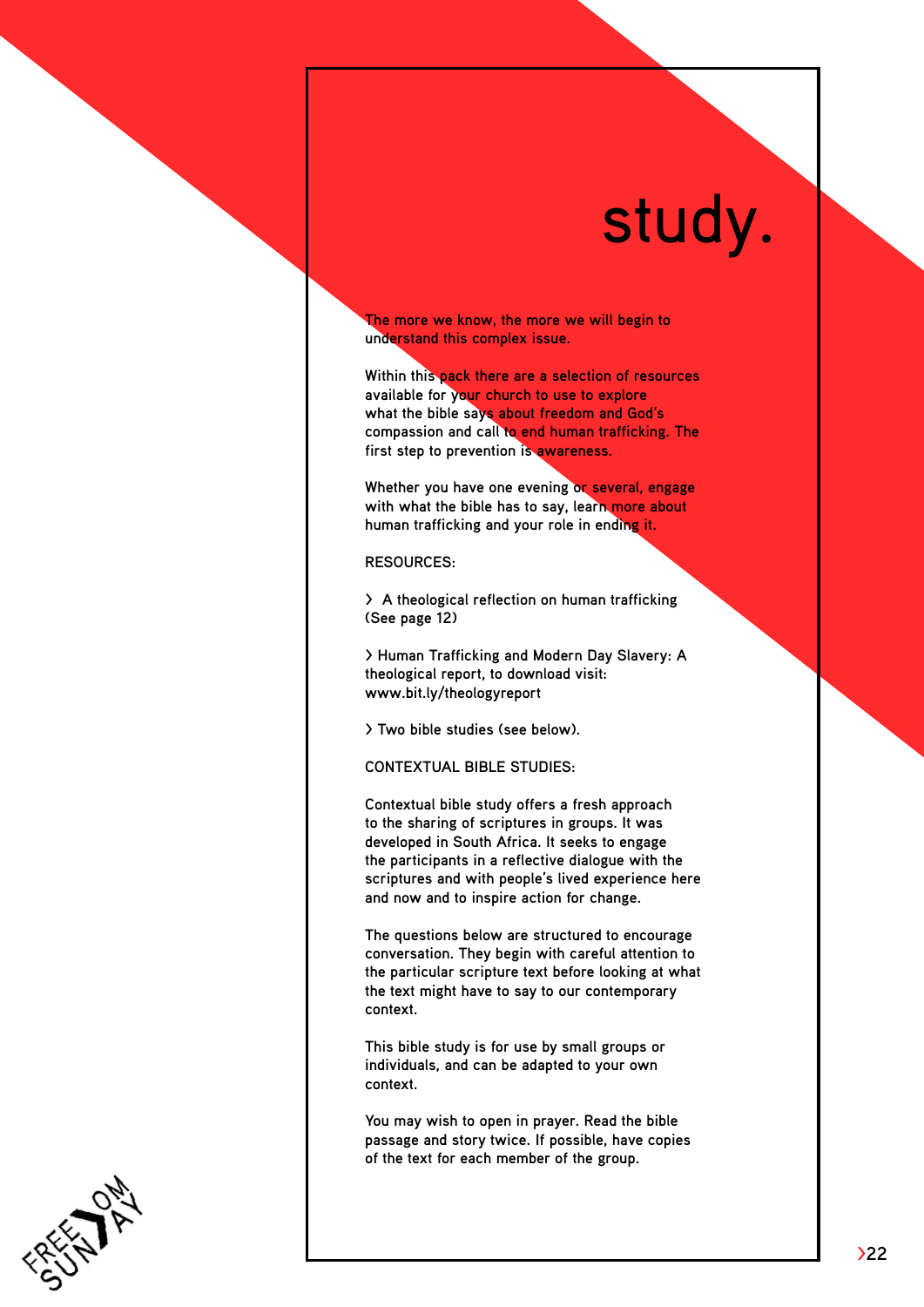# bible study the reality of human trafficking

#### **> Real lives**

**Marina represents thousands of girls across the world. Marina has had all hope stolen from her. She spent her whole life in an orphanage, until, at fourteen years, she was kicked out onto the streets to fend for herself. Every day was spent wondering where her next meal would come from. Every night, cold and afraid, Marina dreamt of a better life. One day a nice looking man approached her, the first teachings of Jesus in this passage? person to look kindly at her in months. He told Marina everything she wanted to hear: that he will get her a job as a nanny in a foreign country, making more money than she had ever dreamed possible. What to the vulnerable people to whom Jesus she did not know was that she was going to be trafficked and forced into a life of sexual slavery. In the first few days in the would have challenged the disciples and new country Marina was beaten, drugged, others in the community? exploited - and raped, for what will only be her first time. Sexual slaves are raped up to 40 times a day. 1**

**> Scripture: Matthew 18: 1-7, 10: Care for children as the greatest in heaven**

**At that time the disciples came to Jesus and asked, 'Who is the greatest in the kingdom of heaven?' He called a child, whom he put among them, and said, 'Truly I tell you, unless you change and become like children, you will never enter the kingdom of heaven. Whoever becomes humble like this child is the greatest in the kingdom of heaven. Whoever welcomes one such child in my name welcomes me. 'If any of you put a stumbling-block before one of these little ones who believe in me, it would be better for you if a great millstone were fastened around your neck and you were drowned in the depth of the sea. Woe to the world because of stumbling-blocks! Occasions for stumbling are bound to come, but woe to the one by whom the stumbling-block comes!...**

**'Take care that you do not despise one of these little ones; for, I tell you, in heaven their angels continually see the face of my** 

**Father in heaven.' (New Revised Standard Version)** 

**> Discussion** 

**First reactions:**

**1. What stands out for you from the bible passage? Why is it important to you?**

#### **In biblical times:**

**2. What would you say are the main 3. In Jesus' time, who might have been the 'little ones' who were not to be 'looked down on' or 'caused to sin'? 4. What phrases would have brought hope showed special love?**

**5. What phrases or ideas in this text** 

#### **In our times:**

**6. Who in our community, including victims of trafficking, might be considered as 'these little ones' who are led astray? 7. What does the text say about the perpetrators?**

**8. How might we understand victims of trafficking as being 'looked down on', despised or neglected by the wider community?** 

**9. What do we know about the reality of human trafficking, including child trafficking for sexual exploitation, in our own area?**

**10. In light of our shared reflection, what challenge might be addressed to the Christian community, locally and internationally, in response to the issue of human trafficking?**

**11. What practical actions can we take as individuals and as a local community to respond to human trafficking? (You might consider some of the action ideas in this resource pack.)** 

#### **> Prayer**

**End with a prayer. You may wish to use the Freedom Prayer from this resource pack.**

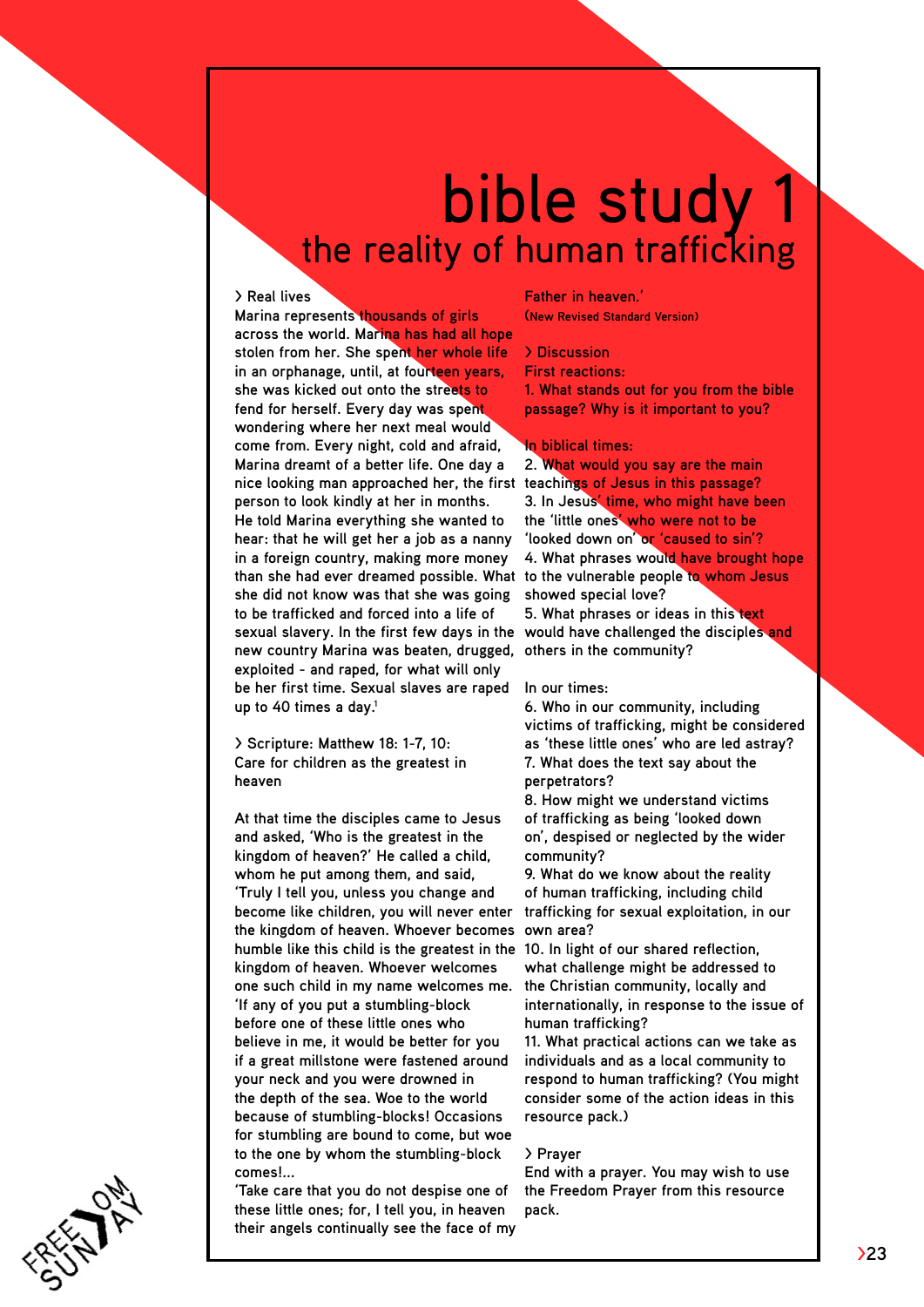#### References

1. *She is priceless devotional* [online] Available from: [www.sheispriceless.](www.sheispriceless.com/wp) [com/wp](www.sheispriceless.com/wp)-content/uploads/2010/04/ [Priceless\\_Devotional.pdf](Priceless_Devotional.pdf). [Accessed 23 July 2014].

#### Acknowledgements

These bible studies have been developed, taking inspiration from the following existing resources.

*She is priceless devotional* [online] Available from: [www.sheispriceless.](www.sheispriceless.com/wp) [com/wp](www.sheispriceless.com/wp)-content/uploads/2010/04/ [Priceless\\_Devotional.pdf](Priceless_Devotional.pdf). [Accessed 23 July 2014].

Church of Scotland. (2013). T*o be silent is to be unfaithful: A resource pack for the church on human trafficking.* [online] Available from: [www.churchofscotland.org.uk/\\_\\_](www.churchofscotland.org.uk/__data/assets/pdf_file/0015/3840/To_be_silent_is_to_be_unfaithful.pdf) [data/assets/pdf\\_file/0015/3840/](www.churchofscotland.org.uk/__data/assets/pdf_file/0015/3840/To_be_silent_is_to_be_unfaithful.pdf) [To\\_be\\_silent\\_is\\_to\\_be\\_unfaithful.pdf.](www.churchofscotland.org.uk/__data/assets/pdf_file/0015/3840/To_be_silent_is_to_be_unfaithful.pdf) [Accessed 23 July 2014].

STOP THE TRAFFIK. *[Make](Traffik.Make) Fashion Traffik-Free campaign.* Available from: <www.stopthetraffik.org/fashion> [Accessed 23 July 2014].

# bible study 2 challenging trafficking in supply *thains*

#### **> Real lives**

**It is a little known fact that 200,000 young women and girls between the ages o f14-23 are being trafficked into the spinning, weaving and dyeing mills of Tamil Nadu in India.** 

**Sumitra was only 14 when she was trafficked from her village to the textile mills under the Sumangali scheme. Her family thought this was an apprenticeship opportunity to learn new skills and earn a fair wage. Fed with false hope and promises of a good job, Sumitra ended up trapped in a textile factory for five years. She worked long hours in dangerous and hostile conditions, with no safety equipment and often without breaks and very little freedom. She was drugged to stop her menstruating. She had no contact with her family or the outside world.** 

**The cotton that Sumitra and other girls like her weave is sold all over the world. It is likely that it ends up in our local shops and is used in many of our favourite brands. It is not yet possible to know which retailers use traffik free cotton and fabric – they may not know their supply chains. But as consumers we have the right to know how, where and under what conditions the cloth is made in the garments we buy.** 

**> Scripture: Isaiah 58: 6-10 Faithfulness in challenging injustice**

**Is not this the fast that I choose: to loose the bonds of injustice, to undo the thongs of the yoke, to let the oppressed go free, and to break every yoke? Is it not to share your bread with the hungry, and bring the homeless poor into your house; when you see the naked, to cover them, and not to hide yourself from your own kin? Then your light shall break forth like the dawn, and your healing shall spring up quickly; your vindicator shall go before you, the glory of the Lord shall be your rearguard. Then you shall call, and the Lord will answer; you shall cry for help, and he will say, Here I am. If you remove** 

**the yoke from among you, the pointing of the finger, the speaking of evil, if you offer your food to the hungry and satisfy the needs of the afflicted, then your light shall rise in the darkness and your gloom be like the noonday. (New Revised Standard Version)**

#### **> Discussion**

**First reactions: 1. What stands out for you from the bible** 

**passage? Why is it important to you?**

#### **In biblical times:**

**2. What are the main ideas in this passage from Isaiah?**

**3. Who in this passage were the** 

**vulnerable people whom God holds in his care?**

**4. What phrases would have brought hope to the oppressed and vulnerable of those times?**

**5. What phrases or ideas in this text would have challenged the rich, comfortable and exploitative, even those who were outwardly pious?**

#### **In our times:**

**6. In relation to human trafficking and modern slavery what are the bonds of injustice?**

**7. What daily products that we buy might have slavery in their supply chain? 8. What could enable the light to break forth like the dawn, to bring awareness and transformation to end this suffering? 9. What challenge might be addressed to the Christian community to respond to the issue of human trafficking and slavery in the production of things we buy? 10. What practical things can we do, locally and internationally, to free the oppressed from the bonds of trafficking in our supply chains, especially in the fashion business? (You might consider some of the action ideas in this resource pack.)** 

#### **> Prayer**

**End with a prayer. You may wish to use the Freedom Prayer from this resource pack.**

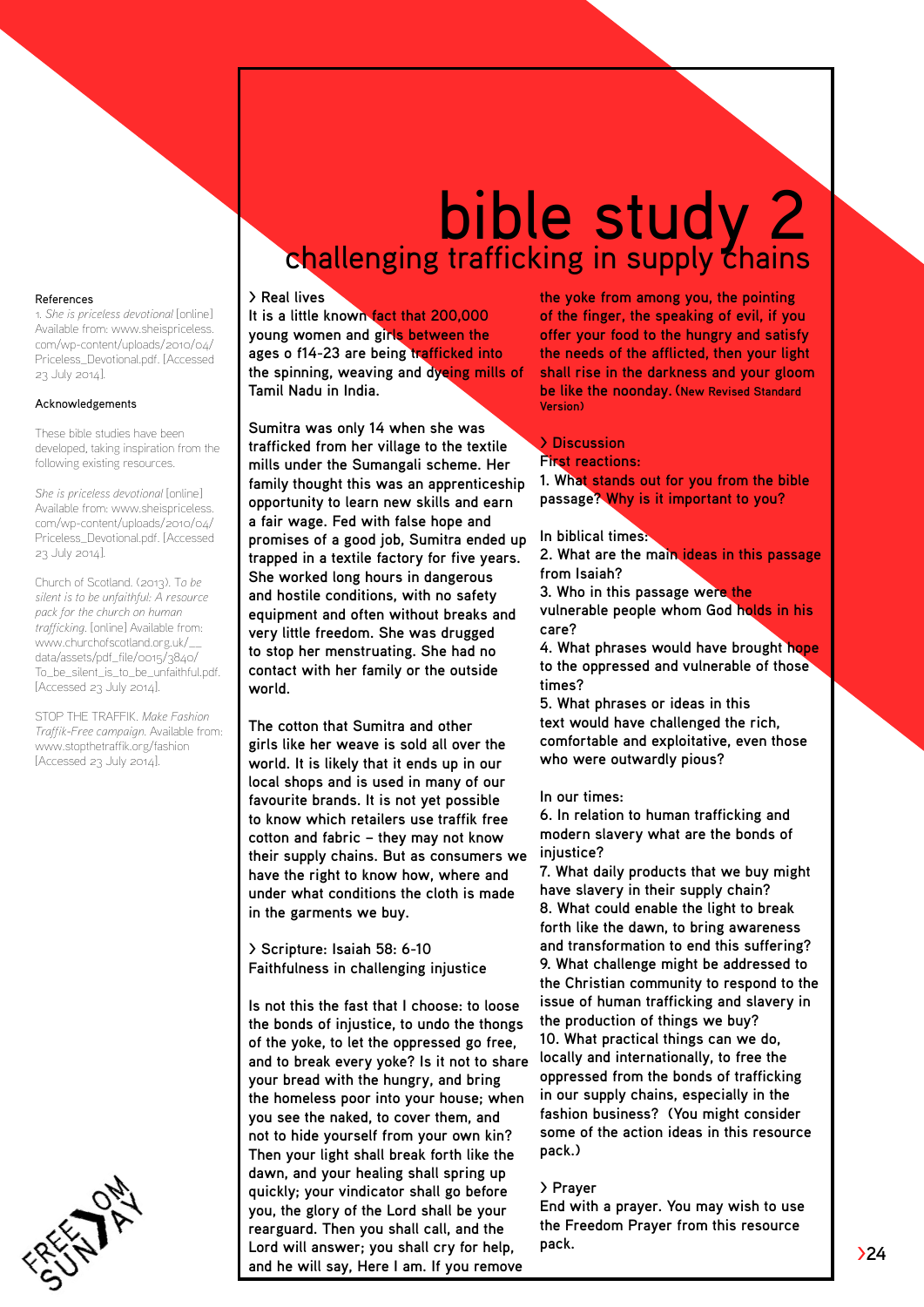# spot.

**We can't stop what we can't see. We need to shine a light on this issue. To do this we need to know what trafficking looks like.** 

**SIGNIFICANT SIGNS** 

**> Is the person lacking in self-esteem or do they seem anxious or fearful?**

**> Does the person act as if instructed by another? There may be control over their movement.** 

**> Is there any evidence to suggest deception or coercion may be taking place?** 

**> Is the person in possession of their legal documents? They may be held by somebody else.** 

**> Does the person seem to be bonded by debt or is money deducted from their salary?** 

**> Do they have any injuries that may be the result of controlling measures?**

**> Have there been threats against the individual or their family members?** 

**> Is the person distrustful of authorities?** 

**For detailed signs relating to different types of human trafficking please visit www.stopthetraffik.org/spot** 

**Download a pocket sized, SPOT THE SIGNS guide to give out to members of your church and wider community.** 

**Visit www.stopthetraffik.org/campaign/ communities/what-you-can-do/20** 

**If resources are not availble for your country, please feel free to adapt the existing resources. Contact STOP THE TRAFFIK for help with this info@stopthetraffik.org**

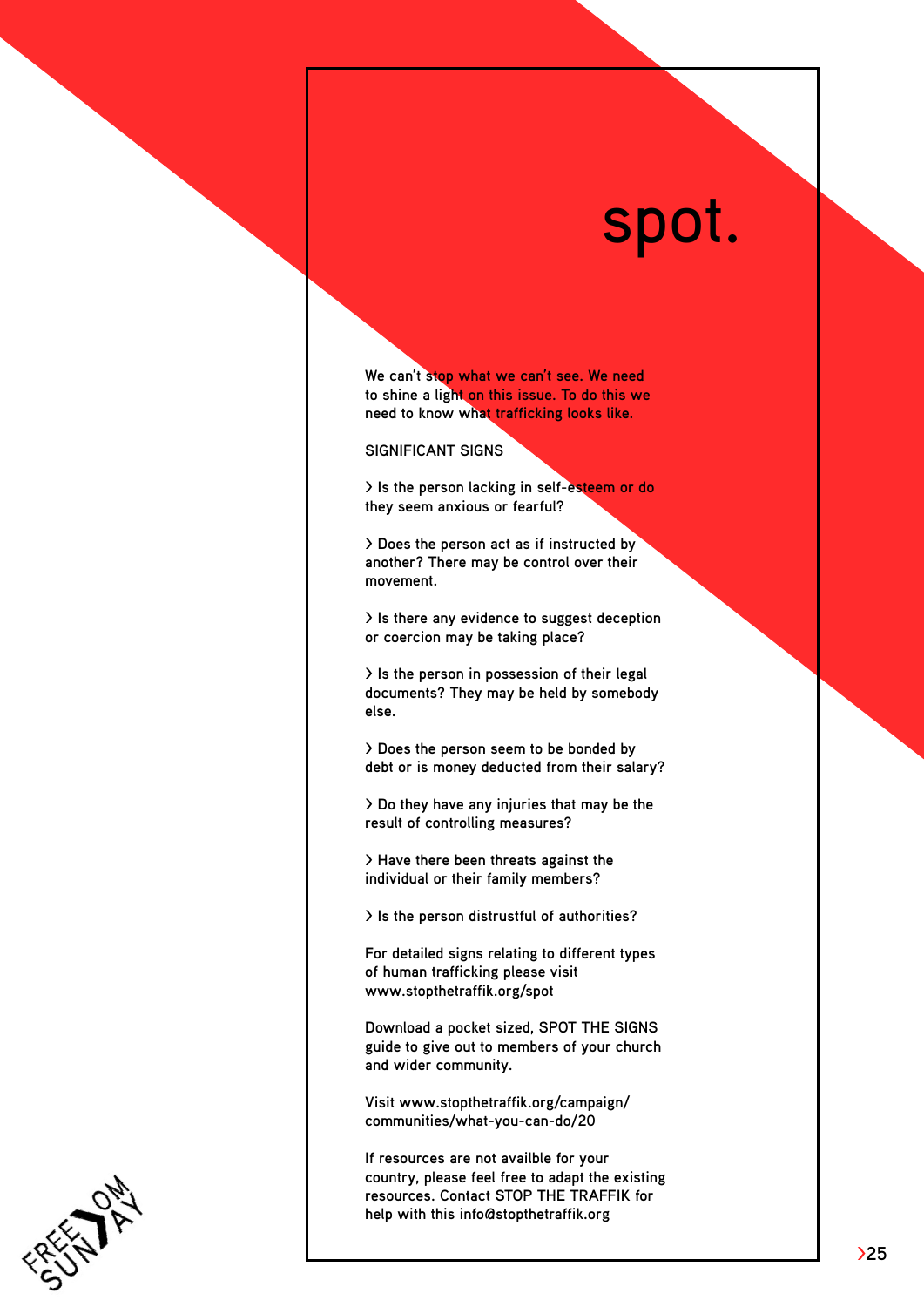# share.

**We will only prevent human trafficking when we work together. We need faith groups, community groups, government, and business to generously work together and share information in order to disrupt this crime and protect those who are most vulnerable.** 

#### > **FIND OUT WHAT IS GOING ON IN YOUR COMMUNITY**

**Research the local organisations who are active in tackling trafficking in your area that you could learn from and support.** 

**Find out who you should go to in your community, if you see something that concerns you. Pass on this information to your church and wider comunity.** 

#### **> START A COMMUNITY GROUP**

**Everybody can do something but often those who want to do more can join together and form a group to lead the way. Anyone can start or join a group. You don't need special skills or experience. All you need is a passion to do something about human trafficking and a desire to resource your church and community to take action. For group > SAVE THE DATE FOR 2015 support go to** 

**[www.stopthetraffik.org/start-](http://www.stopthetraffik.org/start)acommunity-group** 

#### **> Share your story**

**Please send us your stories of how you are taking action in your community. Let us, as the church share together to inspire and encourage each other. We are keen to develop and improve these resources each year. Please do send us your feedback on the resources available for 2014. Please email freedomsunday@btinternet.com**

#### **> GET SOCIAL**

**Whatever Freedom Sunday looks like for your community - we'd love other groups to be encouraged!** 

**Make sure you take a few photos of your worship service, bible study or any other action that takes place in your church. Afterwards post them up on social media and make sure you tag us so we can share them around too.**

**When you post on social media, the best way to connect your post with the rest of the world is by including hash tags.** 

**Some suggested hashtags you could use: #freedomsunday #togetherwecan #humantrafficking**

**Join this day of prayer and action in 2015. Next year Freedom Sunday will take place on Sunday 18th October 2015.** 

**Book it into your church calendar now!**